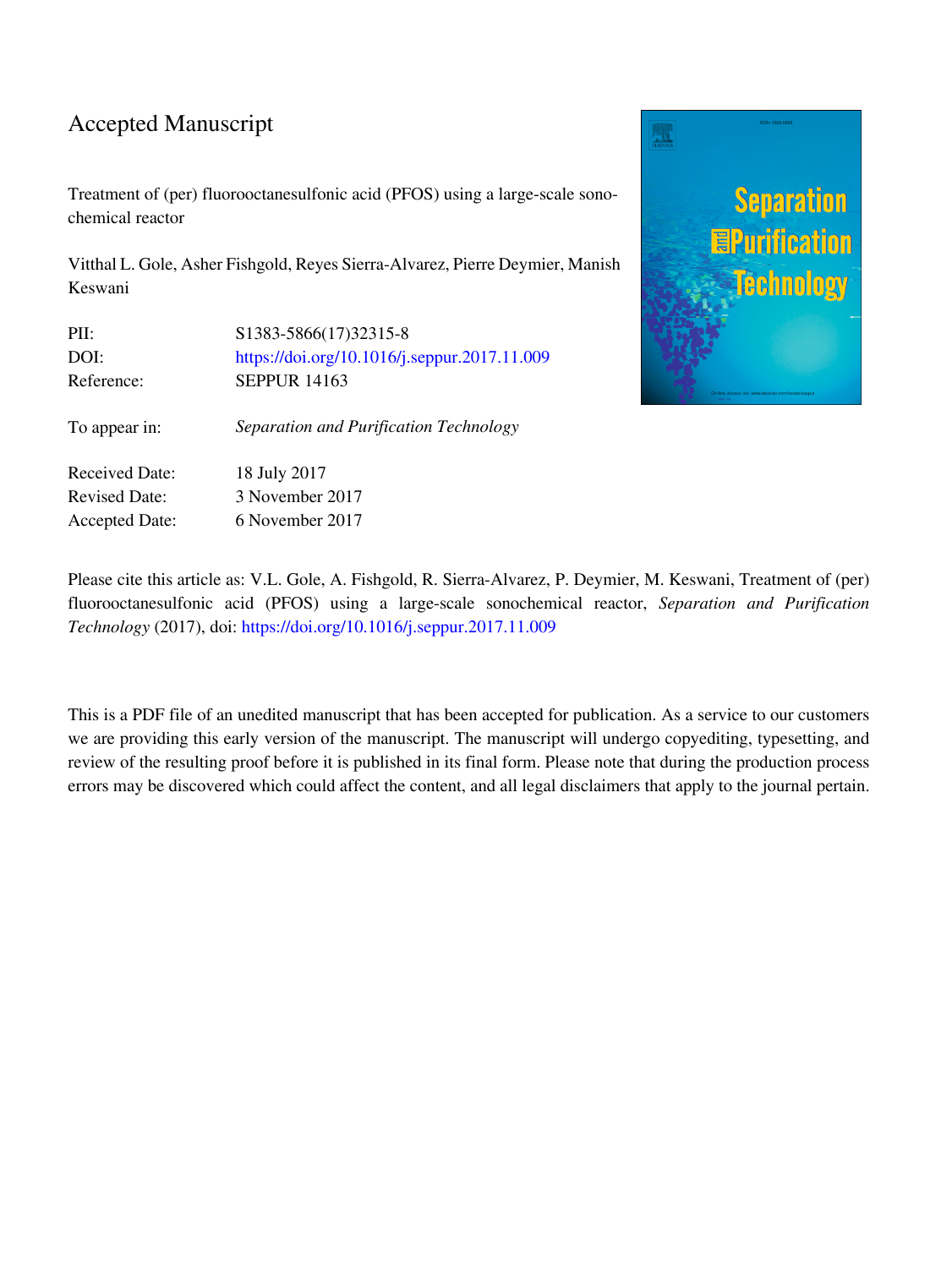# **Treatment of (per) fluorooctanesulfonic acid (PFOS) using a large-scale sonochemical reactor**

Vitthal L. Gole<sup>a,c</sup>, Asher Fishgold<sup>a</sup>, Reyes Sierra-Alvarez<sup>b</sup>, Pierre Deymier<sup>a</sup>

and Manish Keswani<sup>a#</sup>

<sup>a</sup>Department of Materials Science and Engineering, The University of Arizona

P.O. Box 210012, Tucson, Arizona, USA

b<sub>Department of Chemical and Environmental Engineering, The University of Arizona</sub>

P.O. Box 210011, Tucson, Arizona, USA

<sup>c</sup> Department of Chemical Engineering, AISSMS College of Engineering

Kennedy Road, Pune – 411 001, Maharashtra, India

# Corresponding, author

Department of Material Science and Engineering, The University of Arizona

P.O. Box 210012, Tucson, Arizona, USA

Tel.: +1-520-270-4361, Fax: +1-520-621-8059

Email: manishk@email.arizona.edu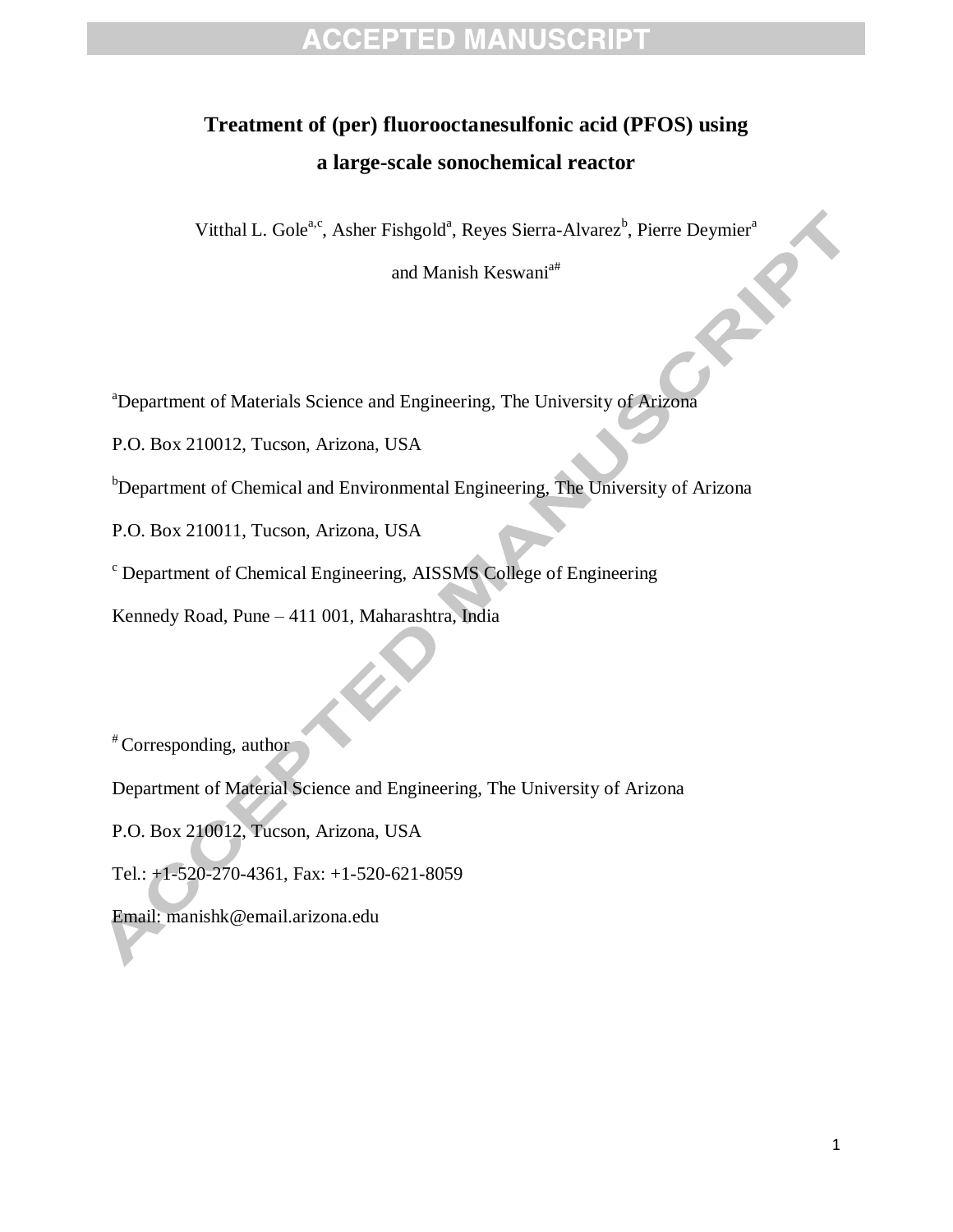#### **Highlights**

- PFOS degradation demonstrated in dual-frequency large-scale sonochemical reactor
- Megasonic frequency increases the concentration of fluoride ions released from PFOS
- Cavitational yield increases with initial concentration of PFOS and decreasing pH
- 

Sonolysis is an effective ambient temperature/pressure technique to destroy PFOS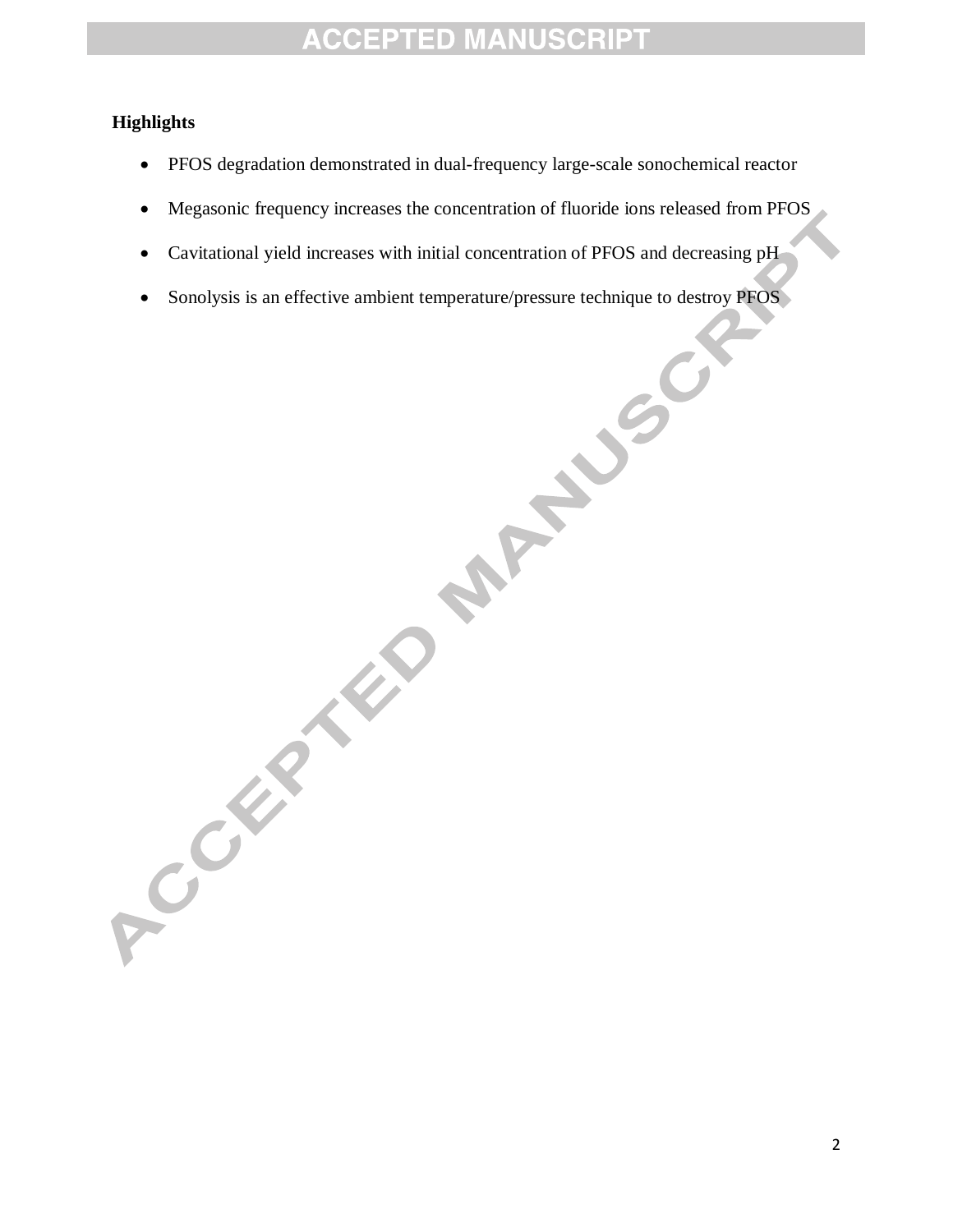#### **Abstract**

(Per)fluorochemicals are highly persistence in environment for the longer period and need to be treated before discharge. Sonochemical method is most efficient for removal of reclariant pollutants such as (per)fluorochemicals. Many laboratory scale studies have highlighted the importance of sonochemical method for removal of (per)fluorochemicals. In the present work, treatment of per-fluorooctanesulfonic acid (PFOS) using a large sonochemical reactor of capacity 91 L was investigated. The reactor was provided with nine 1 MHz and three 500 kHz transducers and variable power dissipation with maximum rating of 12000 W. De-fluorination and mineralization of PFOS was evaluated based on release of fluoride and sulfate ions and removal of TOC for varying initial PFOS concentration and solution pH, addition of salt, and frequencies. It has been observed that release of ions increased with increase in initial PFOS concentration from 0.32 to 2.6 mM and a decrease in pH of the solution from 8.5 to 4.0. The maximum concentration of fluoride and sulfate ions released after 240 min of sonication was 102.2  $\pm$ 0.2 µM and 76.6 $\pm$ 0.1 µM, respectively, for initial PFOS concentration of 2.6 mM at pH 4. Addition of sodium chloride and sodium carbonate decrease the rate of defluorination. The present investigation is highly useful for the development of a sonochemical process for industrial scale operations.

**Keywords:** Sonochemical reactor, PFOS, Dual frequency, Cavitational yield, Megasonic frequency; Per- and polyfluorinated compounds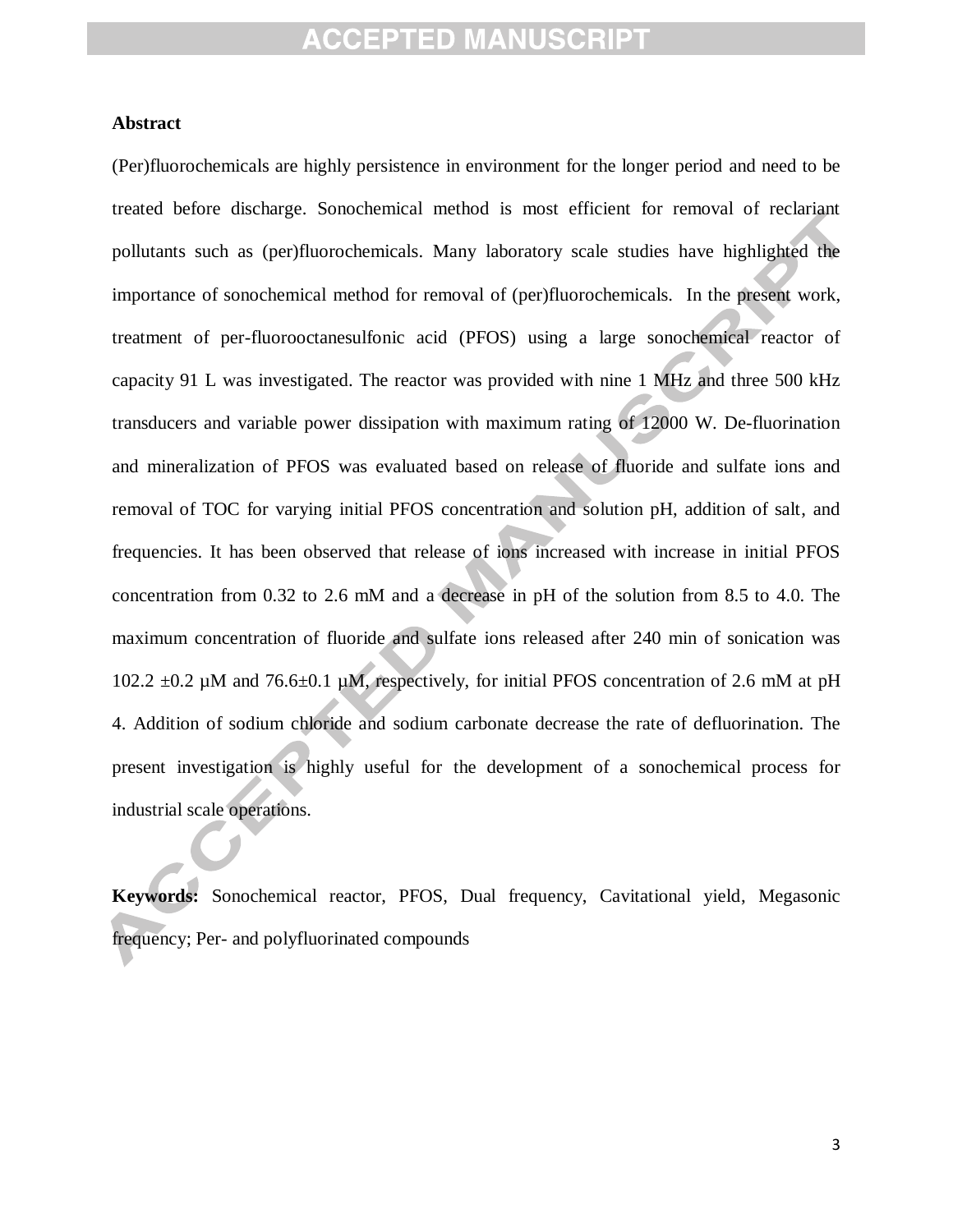#### **1. Introduction**

The lack of feasible techniques for the treatment of large volumes water containing perfluorinated and polyfluorinated chemicals (PFAS) is a global concern. These compounds are highly persistent in the environment, toxic and bioaccumulative [1-2]. Perfluorooctane sulfonate (PFOS) is a fully fluorinated anion and is of particular interest because of wide industrial utilization and environmental prevalence. PFOS is used in fire retardant and suppressant foams (aqueous film forming foams), as surfactant additives, and in pesticides and lubricants [3]. Before stringent norms were put in place, PFOS was released in large quantities into the environment in the range of 450-2700 tons [4]. Despite the discontinued use of PFOS in firefighting foams, measured concentrations of PFOS in waste ponds generated by firefighting exercises at military air bases was as high as 9.7 mg/L [5]. PFOS is resistant to every natural degradation pathway, including photolysis, hydrolysis and microbial degradation [6]. PFOS is also a toxic and bioaccumulating contaminant, and the concentrations of PFOS found in fish exposed to contaminated water is 8850-fold higher compared to natural water [7]. Health hazards associated with PFOS and other perfluorinated compounds are well discussed in the literature [6, 8-9]. Recently (May 2016), the United States Environmental Protection Agency (US-EPA) set a new lifetime health advisory level for PFOS and PFOA combined of 70 ng/L [10].

There are several methods for removal of PFAS from the water. Biological methods are not effective due to the high recalcitrance of these fluorochemicals to microbial degradation [11]. Physical methods based on adsorption using various materials such as clays, zeolite, carbon nanotubes, activated carbon, and char have been studied by several researchers [1, 8-12]. Some of the adsorbents removed 90% PFOS, but major limitations of these process are slow kinetics, low affinity for PFOS sorption, the competition of co-contaminants for adsorption sites, high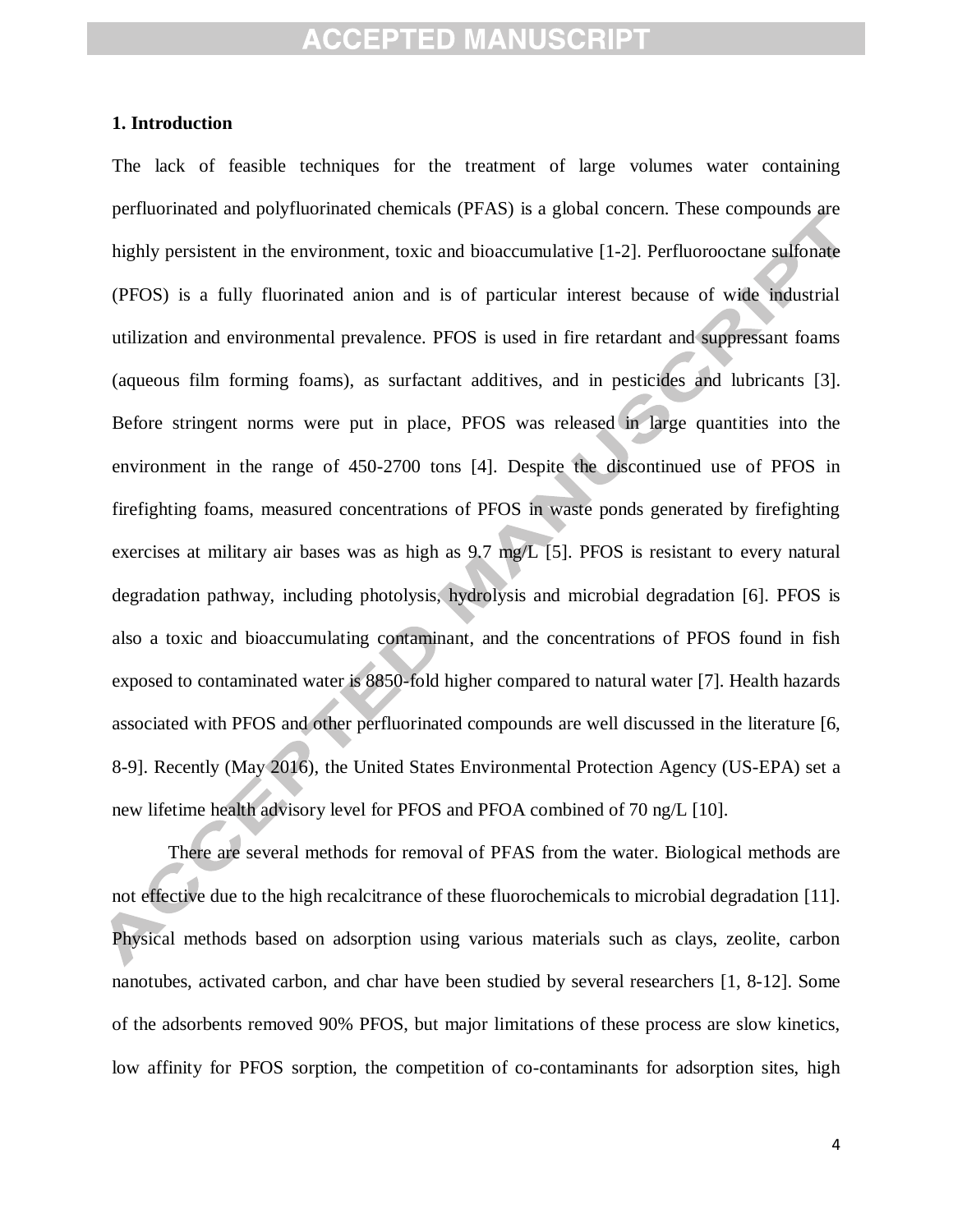sorbent costs, and the need for high-temperature incineration to destroy perfluorochemicals completely. Filtration techniques based on reverse osmosis have shown 99 % removal efficiency at low energy consumption, but the major constraint is pretreatment requirement and severe reduction of permeate flux with time [13]. Sonochemical methods have unique advantages over conventional treatment methods. Complete defluorination can be attained without any pretreatment and at higher kinetic rates [8]. Sonolysis works at ambient temperature and pressure conditions, it has lesser safety issues and higher kinetic rate compared to other technologies such as microwave treatment and wet air oxidation [14].

The sonochemical process depends on cavitation, a phenomenon involving generation of bubbles that expand and contract during rarefaction and compression cycles before the collapse. During bubble collapse, very high temperature (4000-10000 K) and pressure conditions generated inside the bubble cavity [14]. These conditions are highly advantageous for degradation of toxic compounds. Major cavitational effects that contribute towards enhancing the rate of degradation include a) pyrolysis (volatile compounds occupy inside bubble cavity and pyrolyze at very high-temperature conditions), b) reactions at gas-liquid interface (breaking bonds of long chain organic compounds), and c) generation of hydroxyl radicals (oxidation of pollutants). Cavitational activity can be further enhanced in the presence of certain additives [15- 16].

Degradation of PFOS by sonochemical treatment has been reported in various laboratoryscale studies. Moriwaki et. al. reported that the half-life of PFOS was 43 min under sonochemical conditions of frequency 200 kHz [9]. Another work observed that half-life of degradation of PFOS was 30 min (358 kHz) or less and complete mineralization was observed after the decomposition of the perfluorinated ring [8]. Due to its hydrophobic nature, PFOS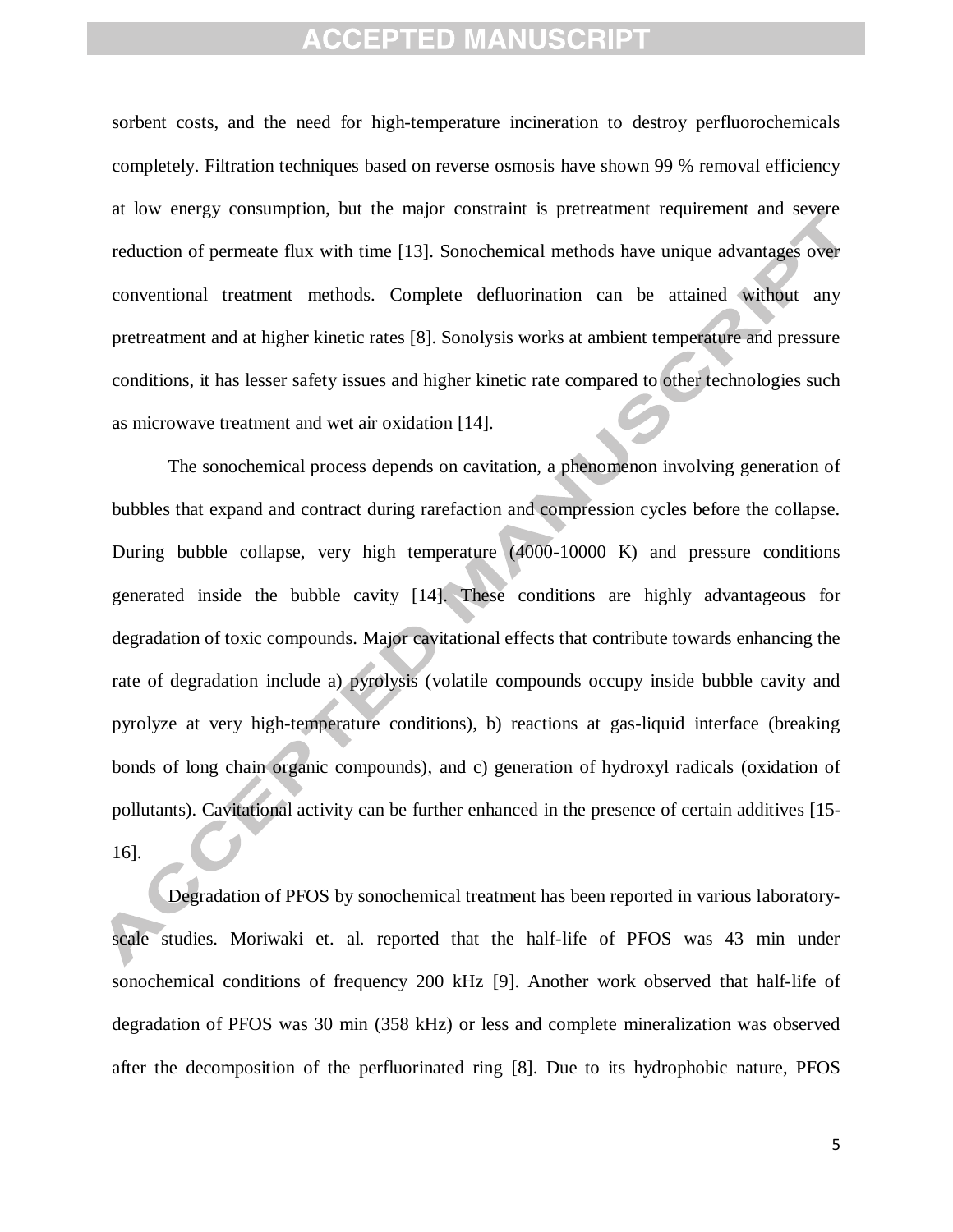remains on the bubble cavity, and fluoride released from PFOS is dominated by the bubble surface activity [8-10]. The presence of certain solid additives such as ferrous oxide/powder, copper oxide, etc enhances cavitational activity, and therefore the environmental matrix present in the aqueous solution can be useful for removal of PFOS [7]. Removal of PFOS has been shown to increase with an increase in power dissipation and the combination of the dual frequencies. Enhanced degradation has been observed using multiple frequency combinations of 20 and 202 kHz and power dissipation of 250 W/L [4]. Our earlier work showed that degradation of PFOS increases with increase in frequency from 500 kHz to 1 MHz and increase in initial concentration from 10 to 100 µM [17].

Although PFOS degradation has been demonstrated in small-scale laboratory studies, studies considering the degradation of PFOS and other PFAS in large-scale sonochemical reactors are lacking. Some previous studies have shown that large-scale sonochemical reactors can effectively degrade non-perfluorinated compounds. For example, Mhetre et al. (2014) [18] investigated the degradation of dichlorvos using a large-scale sonochemical reactor. They used a rectangular box type ultrasonic flow reactor (30 cm  $\times$  30 cm  $\times$  80 cm, useful volume of 72 L) operating at a frequency of 40 kHz, and a power of 2400W. Investigation of large-scale sonochemical systems for degradation of PFOS is lacking due to scalability issues associated with sonochemical reactors. A key factor in the design of a sonochemical reactor is a configuration that promotes a uniform distribution of cavitational activity. Such activity depends on the number and location of transducers, frequency, the geometry of reactor and power dissipation. The efficiency of sonochemical reactor depends on the optimum selection of these parameters [14-15].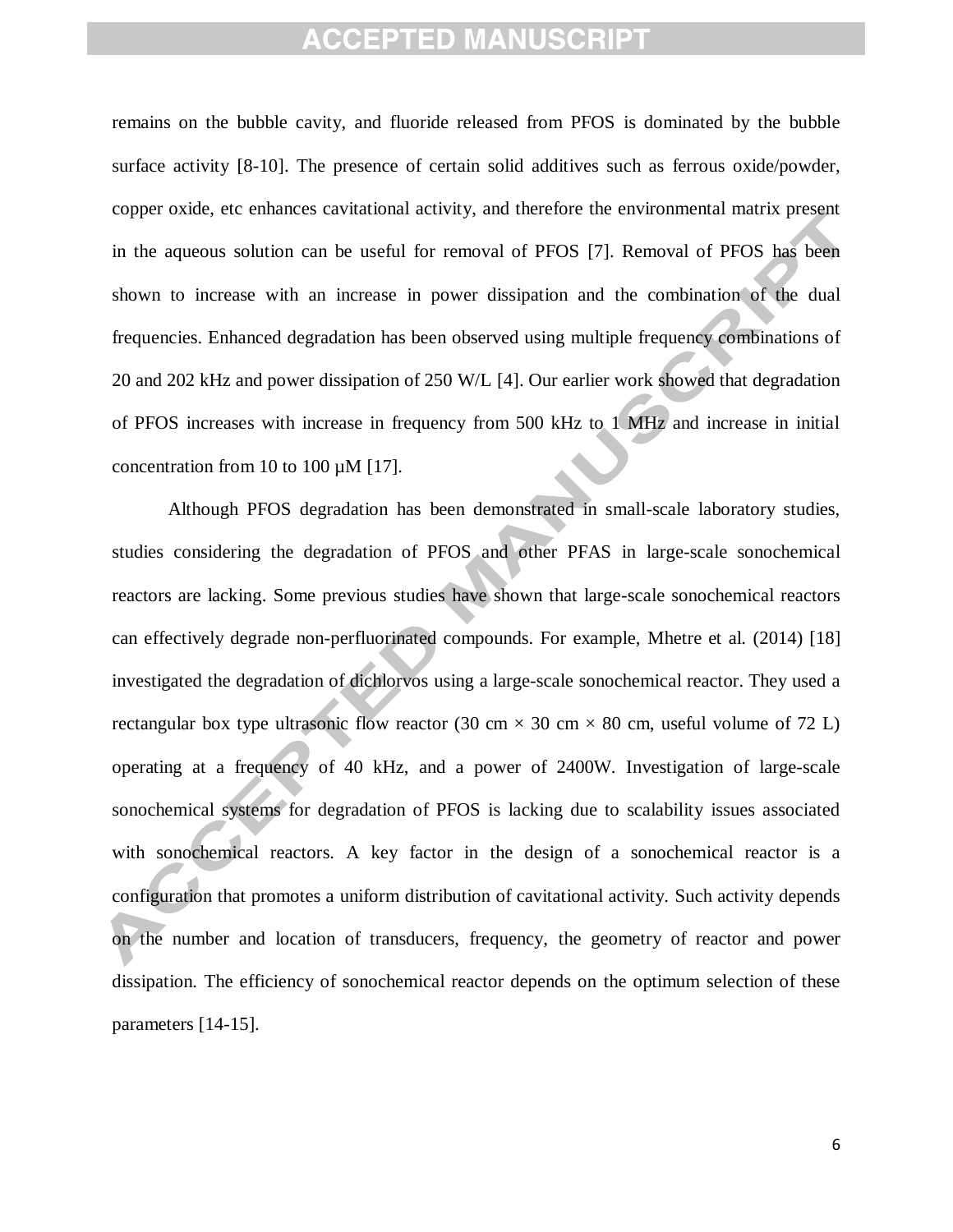The objective of this work is to develop a dual frequency sonochemical process for effective degradation of PFOS using a large-scale multi-transducer reactor with a processing volume of 91 L. The effects of the initial concentration of PFOS, pH of the solution, salt concentration, and dual vs. single frequency have been investigated.

#### **2. Materials and Methods**

#### 2.1. Materials

Ultrapure water (18 M $\Omega$ -cm) was used for the preparation of aqueous solutions for all experiments. Potassium salt of the (per)-fluorooctanesulfonic acid (Purity: 98%; CAS #2795-39- 3) was procured from Matrix Scientific (Columbia, SC, USA). Hydrochloric acid, sodium hydroxide, total ionic strength adjustment buffer (TISAB – II), sodium fluoride, sodium chloride, sodium bicarbonate, sodium sulfate and potassium hydrogen phthalate were purchased from Fisher Scientific Inc. (Springfield Township, New Jersey, USA). Compressed argon was supplied by the Cryogenics and Gas Facility (The University of Arizona, Tucson, AZ, USA). Nitrogen gas and dry air were provided by the Nano Fabrication and Processing Center (The University of Arizona).

#### 2.2. Sonochemical reactor

A customized sonochemical reactor (dual-frequency and multi-transducer with generators) fabricated by PCT Systems, Inc. (Fremont, CA, USA) was used in the present work. The working reaction volume of the reactor is 91 L and the dimensions are  $20.9\times10.4\times175.3$  cm. The reactor is made of stainless steel and consists of 12 transducers (nine transducers with 1 MHz and three transducers with 500 kHz operating frequencies) with a cooling system for extracting the heat generated during acoustic exposure of the solution and maintaining the temperature at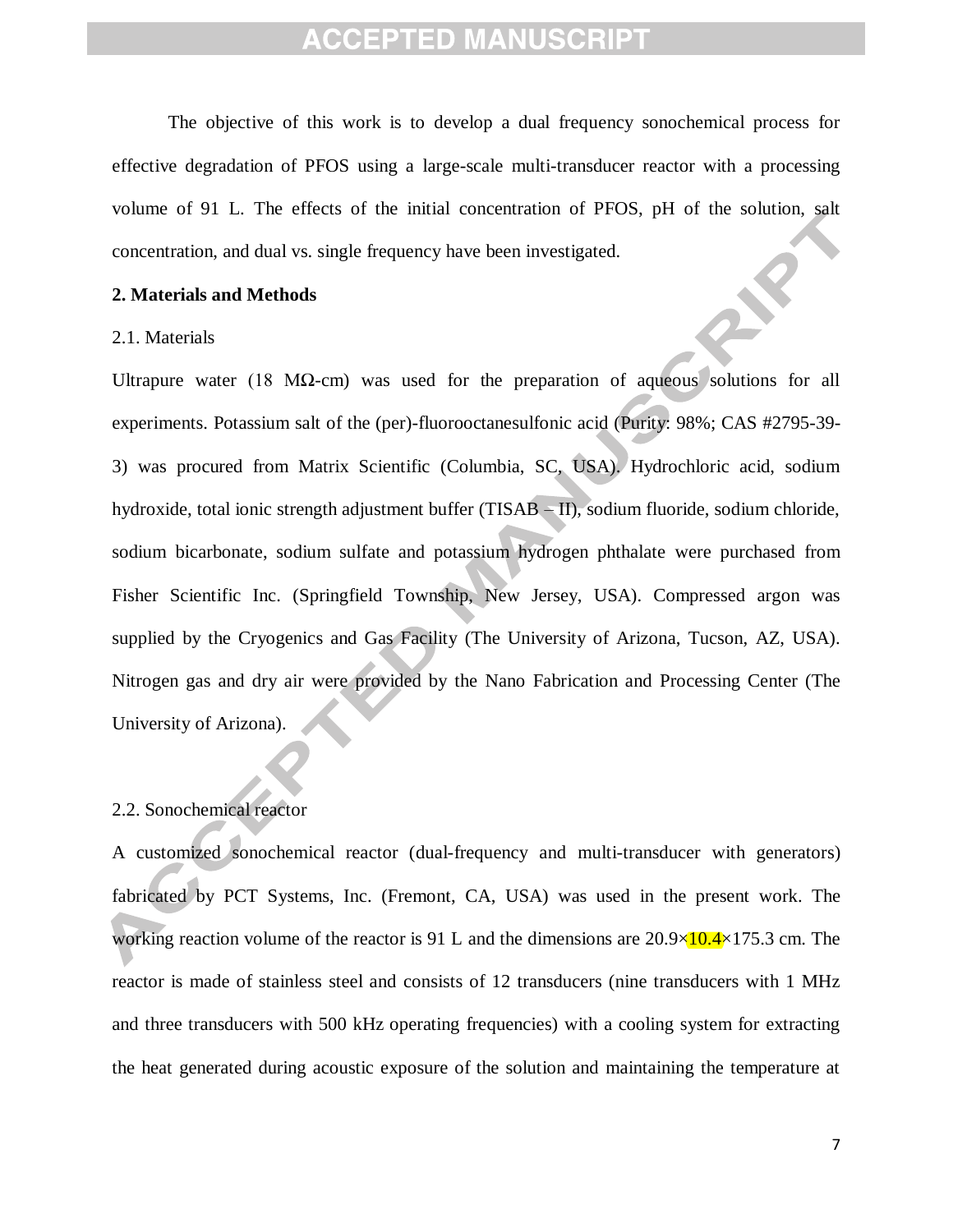the desired value. The location of the transducers and the cooling coil is shown in Figure 1. The reactor was provided with six generators, each of which controls two transducer plates or four transducer arrays (e.g. side -1 of generator controls arrays  $3&4$  (1MHz) and arrays  $1&2$ (1MHz)). The power supplied to the 1 MHz and 500 kHz transducers was 1100 and 700 W, respectively, with total power provided to the reactor is equal to  $12000 \text{ W}$  (7.58 W cm<sup>-2</sup>).



**Figure 1**: Schematic view of the sonochemical reactor with a capacity of 91 L utilized for treatment of PFOS.

Calorimetric efficiency (power utilized for actual reaction to power supplied to the reactor) of the reactor was found to be 24%. A continuous supply of nitrogen gas (5 to 10 psi) was provided for cooling of transducers and generator electronics. Circuit breakers were available inside the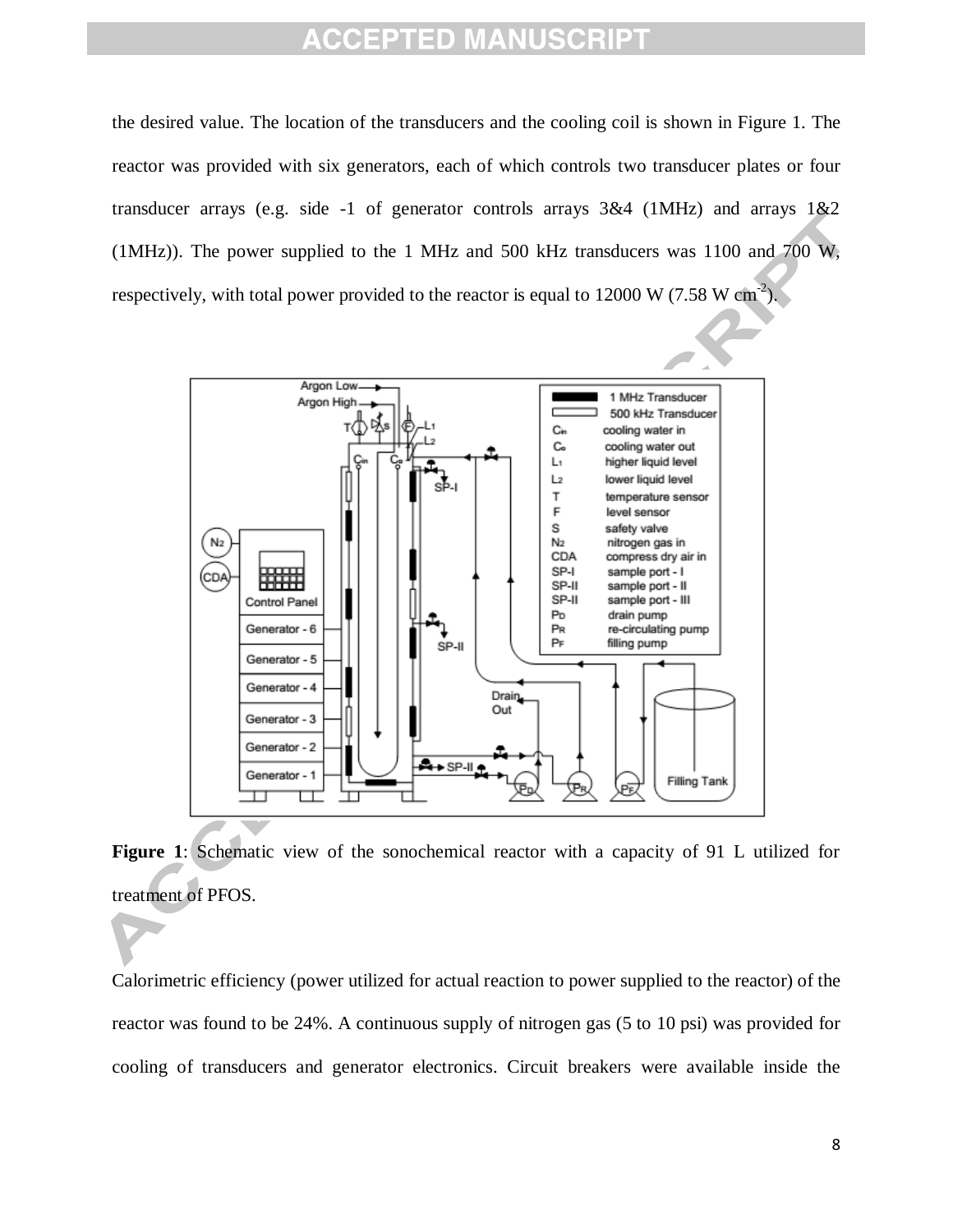control panel in case of any fluctuations in the incoming power supply. The reactor was provided with three pumps  $P_D$ ,  $P_R$ , and  $P_F$ , which were used for draining of liquid from the reactor, filling of liquid into the reactor, and recirculation of liquid in the reactor, respectively. Pump  $P_R$  was in the 'on' mode when the reactor was in the operational mode to maintain a uniform concentration of species in the reactor. The pumps were operated using clean, dry air (60-80 psi) supplied to the reactor. There was a good safety interlock mechanism made in the reactor in case of any failure. A re-circulating chiller (process fluid temperature range:  $5^{\circ}$ C to  $35^{\circ}$ C, reservoir volume: 2 L, Temperature stability:  $\pm$  0.1°C) made by Thermo Fisher Scientific (Newington, NH, USA) was used for cooling of liquid in the reactor.

#### 2.3 Experimental methodology

Aqueous solutions of PFOS of known concentration were prepared using potassium salt of the (per) fluorooctanesulfonic acid. The pH of solutions was adjusted using 1 M hydrochloric acid and 1 M sodium hydroxide solutions. The reactor was filled with PFOS solution and, subsequently, the solution was saturated with argon by bubbling with the gas for 30 min before the experiment and maintaining a blanket of this gas during the experiment. The progress of degradation was monitored by measuring the concentration of fluoride (F) ion, sulfate  $(SO<sub>4</sub><sup>2</sup>)$ ion, total organic carbon (TOC), solution pH, and temperature as a function of time. The reactor temperature was maintained at  $25\pm3$ °C by circulating cooling water and operating the reactor in a cyclic manner 'on' time for one hour and 'off' time of one hour.

#### 2.4 Analysis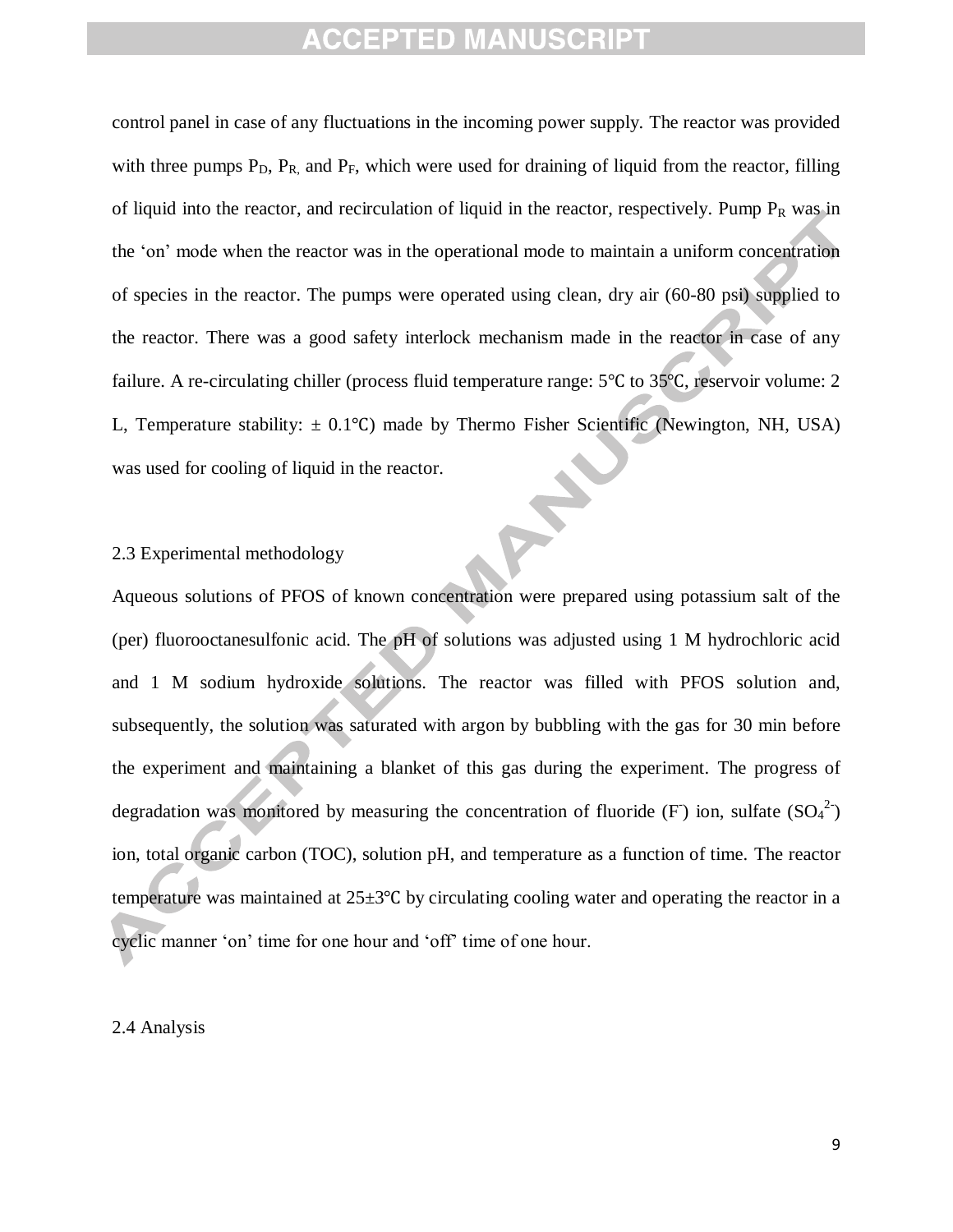The concentration of fluoride released was measured using a fluoride ion selective electrode (ISE) (Model 9609BNWP, Thermo Scientific Inc). ISE calibration was carried out using standard solutions prepared with the various concentration of sodium fluoride  $(10^{-6}$  to  $10^{-1}$  M). To increase/adjust ionic strength of the samples for potentiometric measurements, an equal amount of TISAB II solution (5 mL) was added to samples (5 mL). The sulfate concentration was measured by suppressed conductivity ion chromatography using a Dionex IC-3000 system (Sunnyvale, CA, USA) fitted with a Dionex IonPac AS18 analytical column (4 x 250 mm) and AG18 guard column (4 x 50 mm). The concentration of the eluent (KOH) was 17 mM, and the length of the run was 5 min. TOC analysis was performed using a Shimadzu total carbon analyzer VCSH (Columbia, MD, USA). The samples for this analysis were prepared using DI water, and the pH was adjusted to 2.0 using hydrochloric acid. The inorganic carbon was removed by sparging the samples with air. The remaining carbon was then combusted at 680°C and analyzed. The measured and theoretical TOC concentrations were very close to a ratio of 0.95 (measured TOC/theoretical TOC).

#### **3. Results and Discussion**

#### *3.1 Concentration at different sample port locations*

The reactor was provided with three sampling ports, sample port  $-I$  located just below the liquid high level (surface of the liquid,  $L_1$ ), sample port –II is in the middle of reactor and sample port-III is just above drain outlet of the reactor (bottom of the liquid) (Figure 1). Results for the degradation of PFOS (0.32 mM) at pH 8.5 and dual frequency of 1 MHz and 500 kHz are shown in Figure 2. The concentration of fluoride ion released is about the same for samples drawn from all three ports. The concentration of fluoride released increases with time and fluoride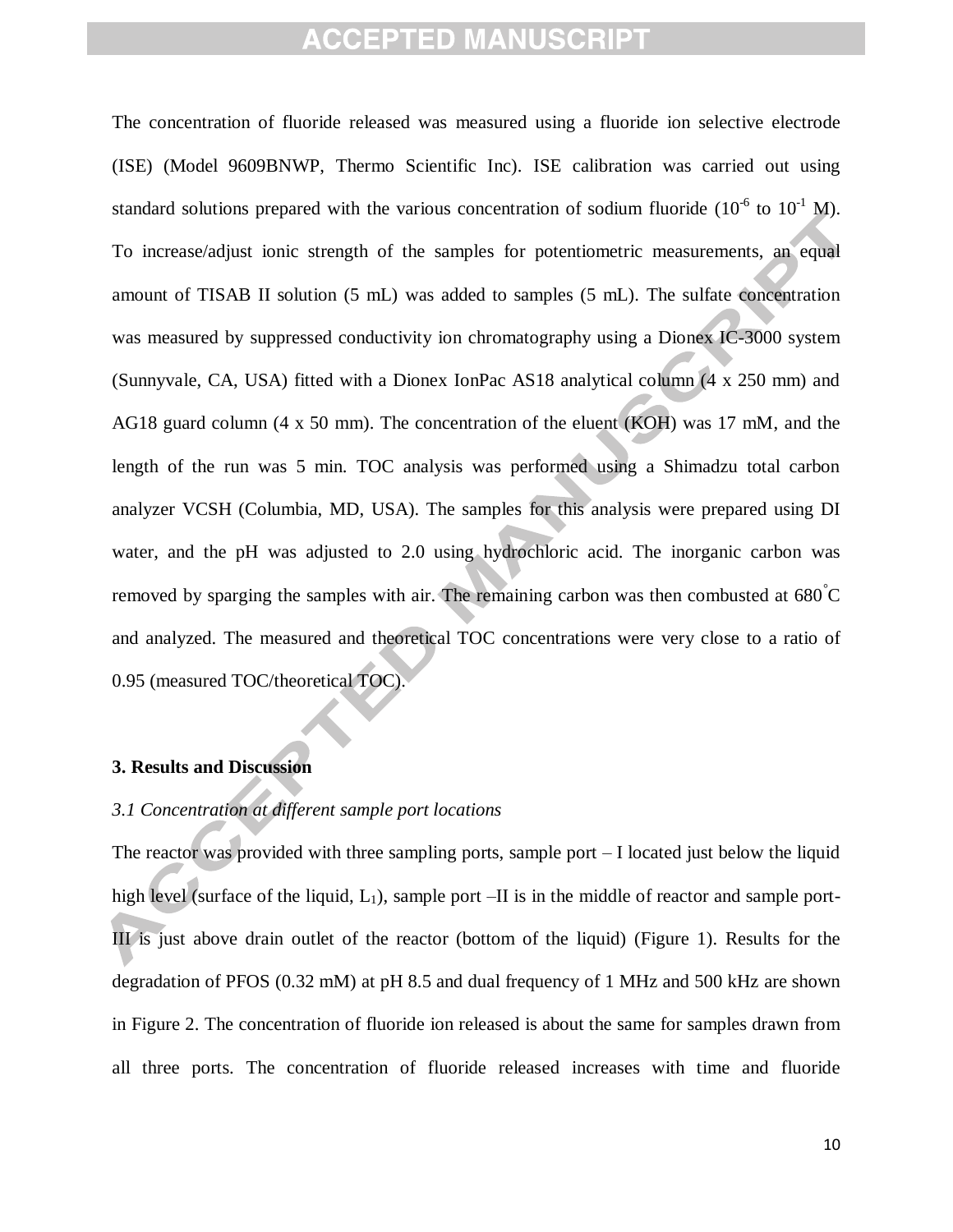concentration. After 180 min, the concentration of fluoride was  $6.2\pm0.4$  µM,  $6.3\pm0.6$  µM and  $6.0\pm0.5$  µM for samples collected from ports I, II and III respectively. The rate of fluoride release was nearly the same rate for all ports. The uniform concentration is related to the chemical and physical effects of cavitation. These effects are useful for improving the rate of chemical processing and consistent concentration in the reactor. Physical effects of cavitation such as micro-emulsifications and acoustic streaming are useful for enhancing mixing index.



**Figure 2:** Concentration of fluoride ion in samples drawn from various ports of the reactor during the degradation of PFOS (initial PFOS concentration= 0.32 mM, initial pH= 8.5, dual frequency of 1 MHz and 500 kHz). Legends: Sample port I (SP-I), rate of fluoride release:  $k =$ 6.61×10<sup>-3</sup> µM min<sup>-1</sup>; R<sup>2</sup> = 0.985; Sample port II (SP-II),  $k = 6.78 \times 10^{-3}$  µM min<sup>-1</sup>, R<sup>2</sup> = 0.986; Sample port III (SP-III),  $k = 6.53 \times 10^{-3}$  µM min<sup>-1</sup>,  $R^2 = 0.991$ .

Mixing effects depend on the distance from the transducer surface, the frequency of operation and liquid properties such as density and viscosity [14]. Mixing intensity is very high close to the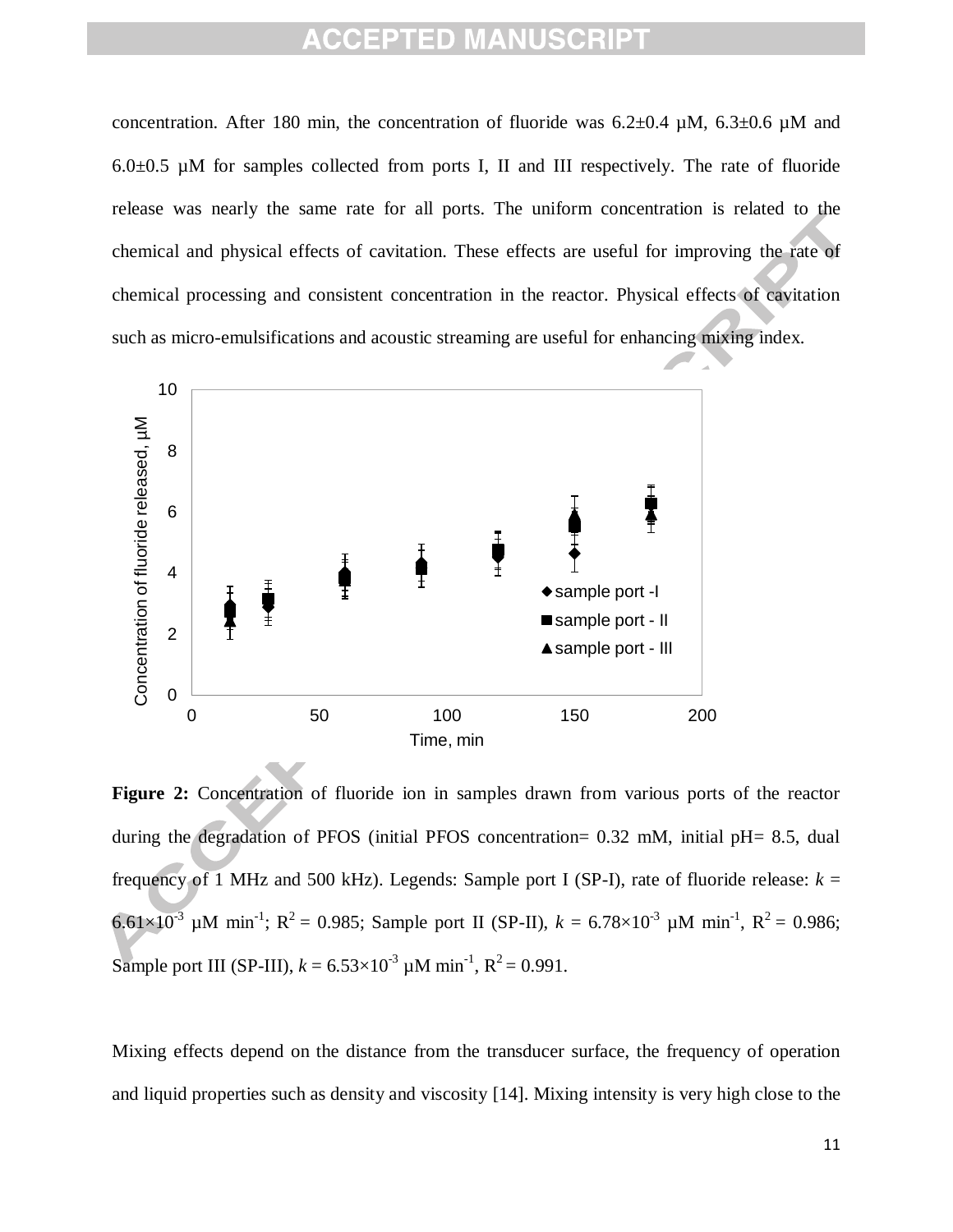transducer and decreases with increasing distance from transducer surface and with a decrease in power density. Uniform mixing is observed at higher frequencies due to higher stable cavitational activity. The number density of bubbles and mixing index depend on compression and rarefaction cycles (acoustic cycles) which increase at higher frequency operation [19]. It has been reported that for same electrical power input and physical properties of the liquid, mixing index increases by 10% in a sonochemical reactor (1.7 MHz) compared to conventional stirred tank reactor [2]. Physical effects of cavitation are not only limited to mixing index but also enhance diffusivity. Effective diffusivity of potassium iodide in water increases from  $0.2\times10^{-3}$  to  $0.7 \times 10^{-3}$  m<sup>2</sup>/s for an increase in power from 20 to 70W [19].

Since, the concentration of fluoride released was same for samples collected from ports I, II and III, samples from port – II were collected to monitor the progress of degradation of PFOS for further study.

#### *3.2 Effect of initial PFOS concentration*

The efficiency of the sonochemical process depends on the concentration of pollutants around/near vicinity of cavitation bubble and the properties of the pollutants [14]. Hydrophobic compounds adsorb preferably at the bubble/liquid interface, and hydrophilic compounds are dissolved easily in an aqueous medium and remain in the bulk of the solution. During the acoustic cycle, compounds with higher Henry constant compounds occupy space inside the bubble cavity while compounds with lower Henry constant stay in bulk. During bubble collapse, compounds inside the bubble get pyrolyzed (due to extreme temperature and pressure conditions attained inside the bubble). Radicals formed during pyrolysis react with compounds either adsorbed to bubble surface or present in the bulk of the solution [4,8, 20-22]. The intensity of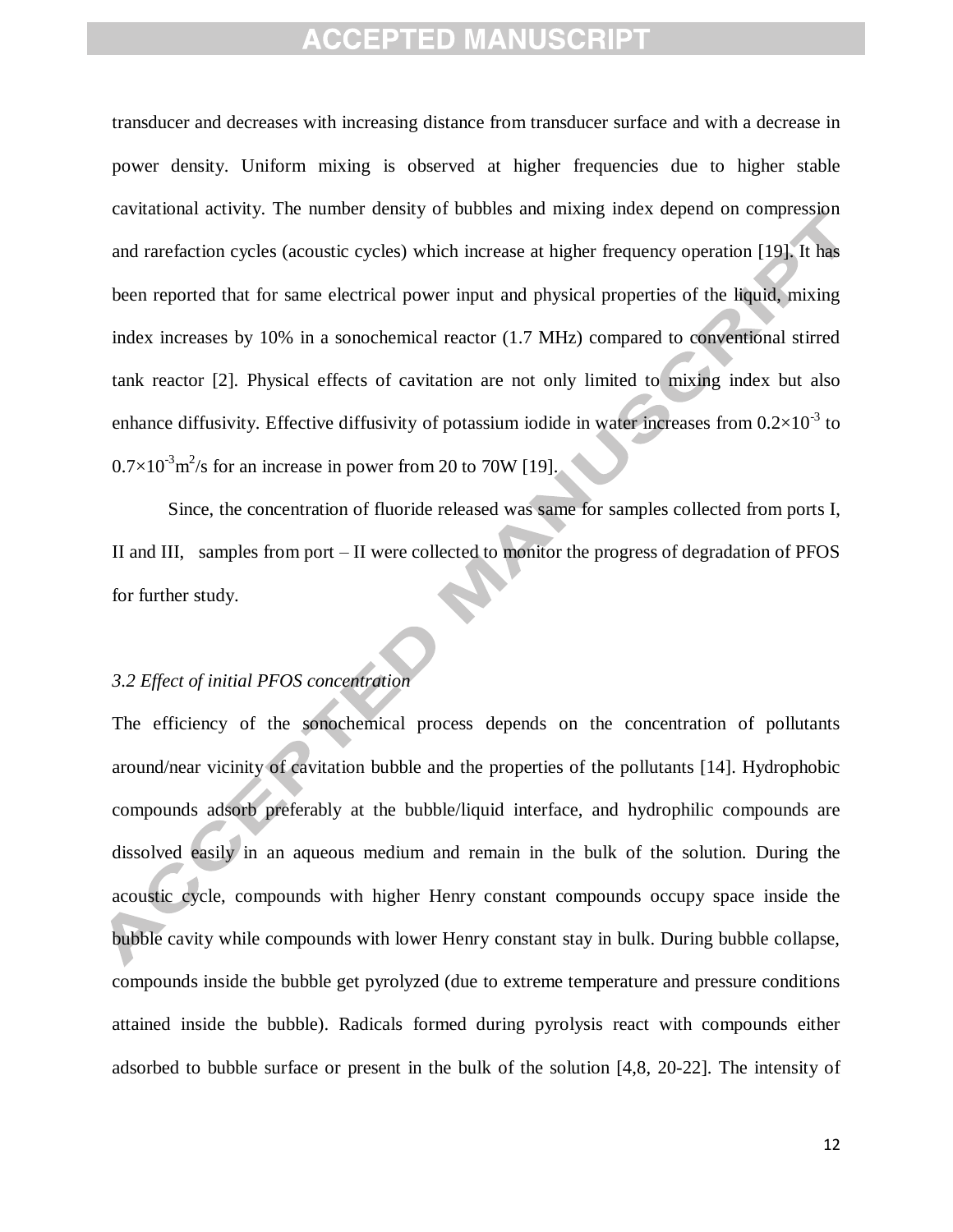cavitational activity depends on the initial concentration of the solution, so the selection of optimum concentration of a pollutant is highly significant.

The effect of initial concentration of PFOS (0.32-5.3 mM, initial pH: 6.5) on PFOS degradation using dual frequency operation (1 MHz and 500 kHz) was examined. The concentration of fluoride and sulfate ions released as a function of time are shown in Figures 3a and 3b, respectively. The results indicate that the concentration of fluoride and sulfate released increased with time for all PFOS concentrations tested. The concentration of fluoride ions released increased with increasing initial PFOS concentration. The concentration of fluoride ions released at 0.32, 2.6 and 5.3 mM after 240 min was  $44.9\pm0.5$   $\mu$ M (14.2% fluoride released), 75.4  $\pm 0.4$  µM (2.9%) and 98.6 $\pm 0.2$  µM (2%), respectively. The concentration of sulfate ions released increased with increase in the initial concentration of PFOS from 0.32 to 2.6 mM; further, increase in concentration from 2.6 to 5.3 mM resulted in a decrease in the concentration of sulfate ions.

**A** Contract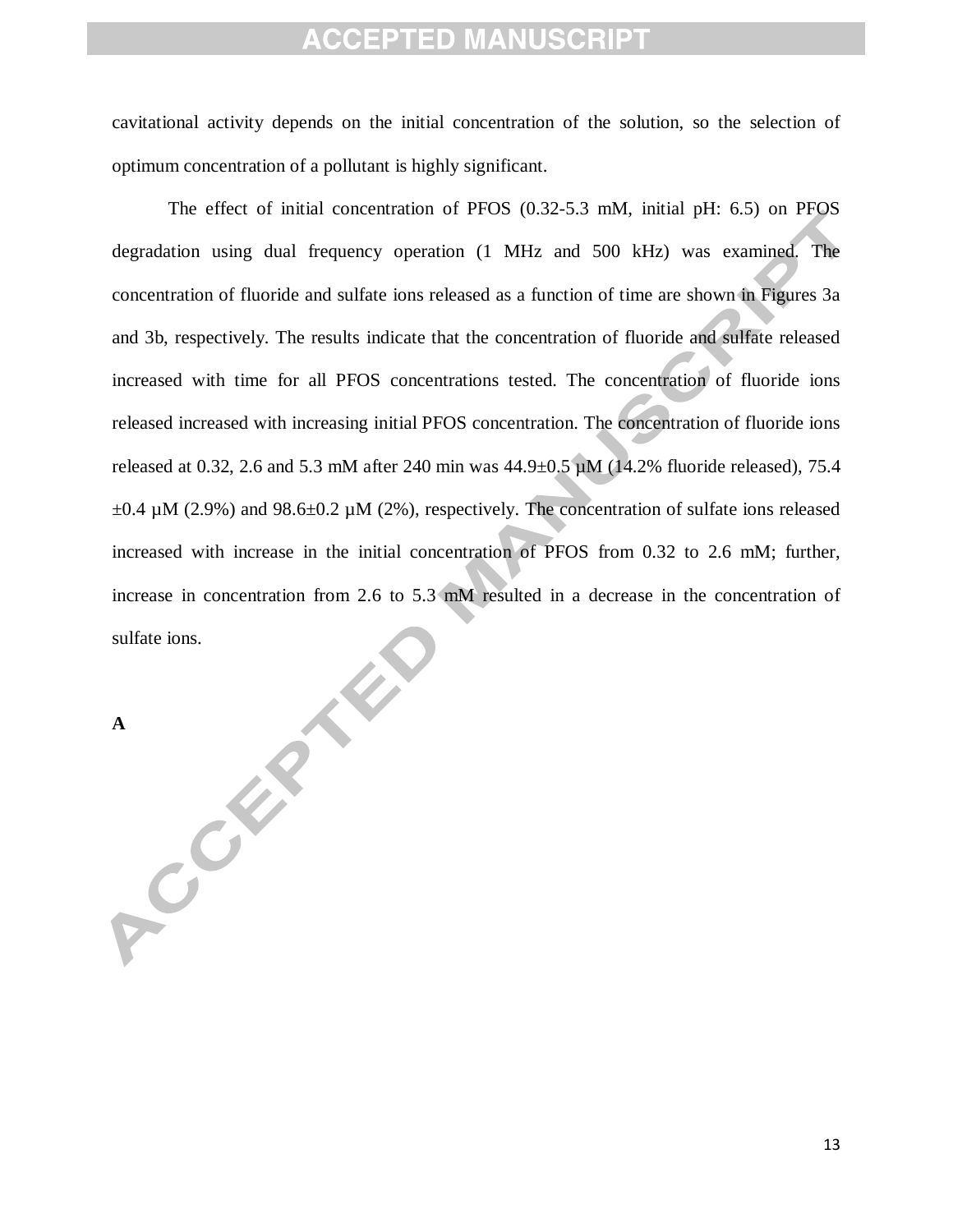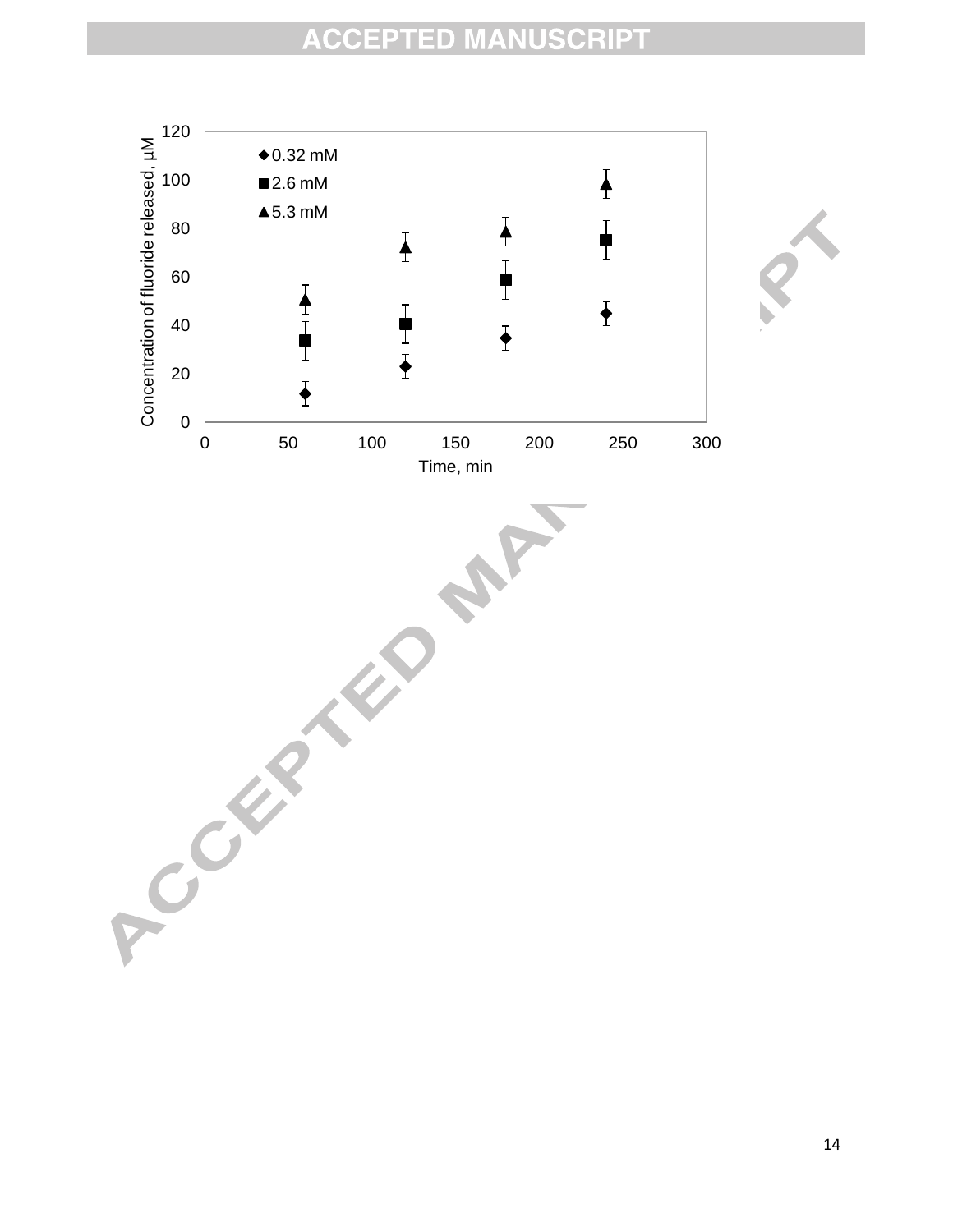**B**



**Figure 3**: Effect of initial concentration of PFOS on the rate of sonochemical degradation (initial pH= 6.5, dual frequency of 1 MHz + 500 kHz). **Panel a)** Concentration of fluoride ion released at different initial PFOS concentrations: 0.32 mM ( $\blacklozenge$ ), rate of fluoride release:  $k = 1.86 \times 10^{-1} \mu M$ min<sup>-1</sup>,  $R^2 = 0.991$ ; 2.6 mM (■);  $k = 2.38 \times 10^{-1}$   $\mu$ M min<sup>-1</sup>,  $R^2 = 0.978$  (■); 5.3 mM (▲),  $k =$  $2.51 \times 10^{-1}$  µM min<sup>-1</sup>,  $R^2 = 0.979$ . **Panel b**) Concentration of sulfate ion released at different initial PFOS concentrations: 0.32 mM ( $\blacklozenge$ ), rate of sulfate release:  $k = 1.28 \times 10^{-1} \mu \text{M min}^{-1}$ ,  $R^2 = 0.987$ ; 2.6 mM ( $\bullet$ ),  $k = 3.78 \times 10^{-1} \mu M \text{ min}^{-1}$ ,  $R^2 = 0.995$  ( $\bullet$ ); 5.3 mM ( $\bullet$ ),  $k = 2.04 \times 10^{-1} \mu M \text{ min}^{-1}$ ,  $R^2 =$  $0.986$  ( $\triangle$ ).

Results were further analyzed based on the removal of TOC. TOC removed at the end of 240 min for 0.32, 2.6 and 5.3 mM was 23.5±0.6 µM (38.2% total initial TOC), 105.3±0.7 µM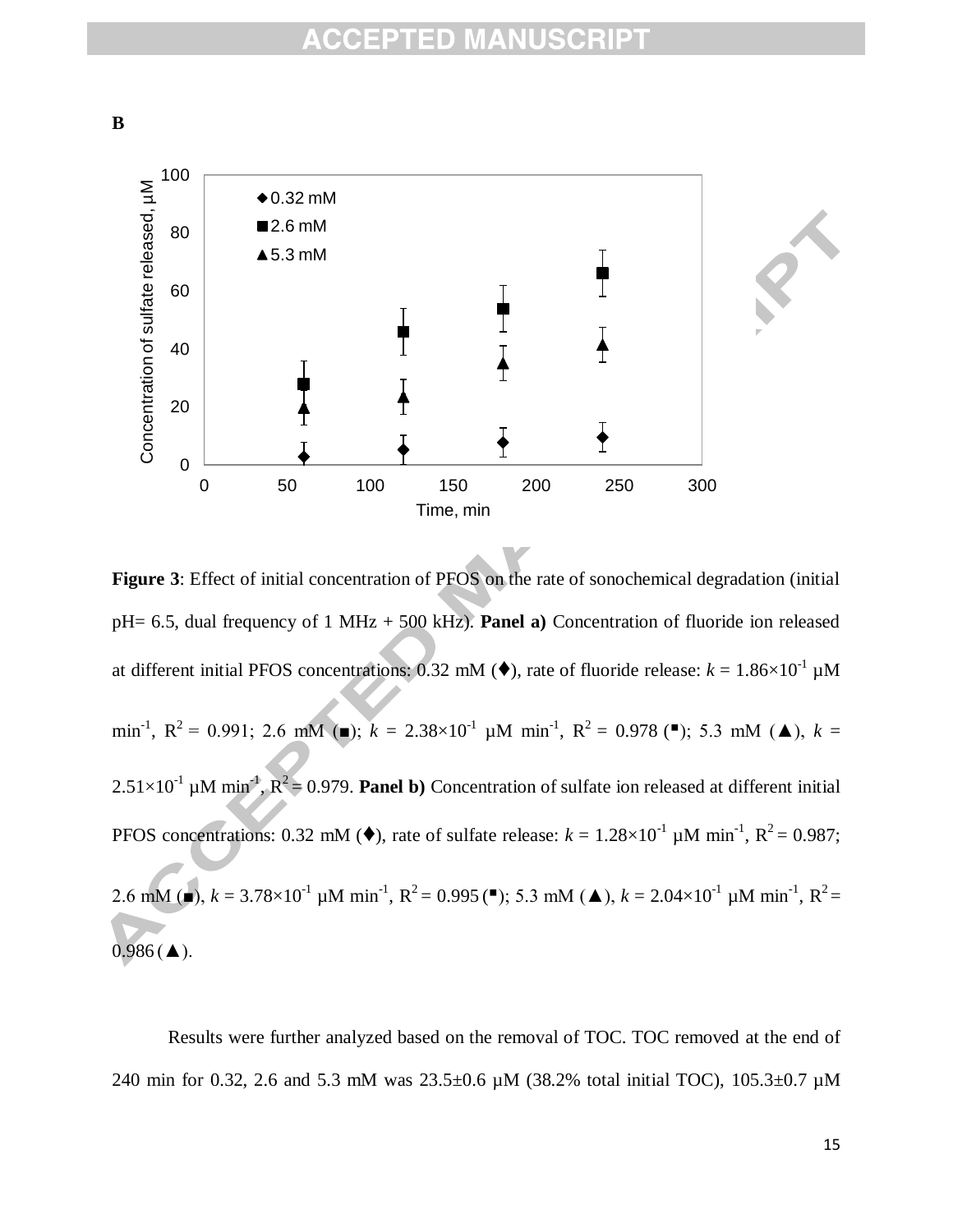$(23.1\%)$  and  $30.6\pm0.5$  µM  $(3\%)$ , respectively. TOC removal showed a similar trend as that of sulfate ions release. Based on these results, an initial PFOS concentration of 2.6 mM was considered as optimal (in the range investigated), and further studies were conducted using this concentration.

The effect of the initial concentration on PFOS degradation can be analyzed based on the properties of this compound. PFOS consists of a perfluorinated hydrophobic chain [-C-F-] and a hydrophilic tail composed of a sulfonic group  $[-SO<sub>3</sub>H]$ . During the sonochemical process cleavage of the sulfonic group occurs, with the release of sulfate to the bulk liquid. Due to its hydrophobic nature, the fluorinated carbon chain is at the surface of the bubble cavity. During sonolysis, long chain (C-F) compounds may be broken into smaller chain compounds at the high temperature and pressure conditions attained during the collapse of the bubble (maximum temperature at bubble interface ranges from 800 to 1200  $\degree$ C) [14]. The smaller chain compounds may be mineralized by hydroxyl radicals present in bulk of the solution [8, 20-22]. The higher initial concentration of PFOS useful for increasing the concentration of pollutants near the vicinity of the cavitational bubble. It may result in the higher release of the concentration of fluoride ions. Increasing the concentration beyond the optimum initial concentration of PFOS may prevent bubble collapse and result in lower cavitational events and fluoride release rates [17, 22]. Our results are in close agreement with those previously obtained in small-scale reactor studies at 500 kHz where the PFOS degradation rates determined  $7.4\times10^4$  mM min<sup>-1</sup>,  $3.6\times10^3$ mM min<sup>-1</sup> and  $6.1 \times 10^{-3}$  mM min<sup>-1</sup> for initial PFOS concentrations of 10, 100 and 460 $\mu$ M, respectively [17].

#### *3.3 Effect of pH*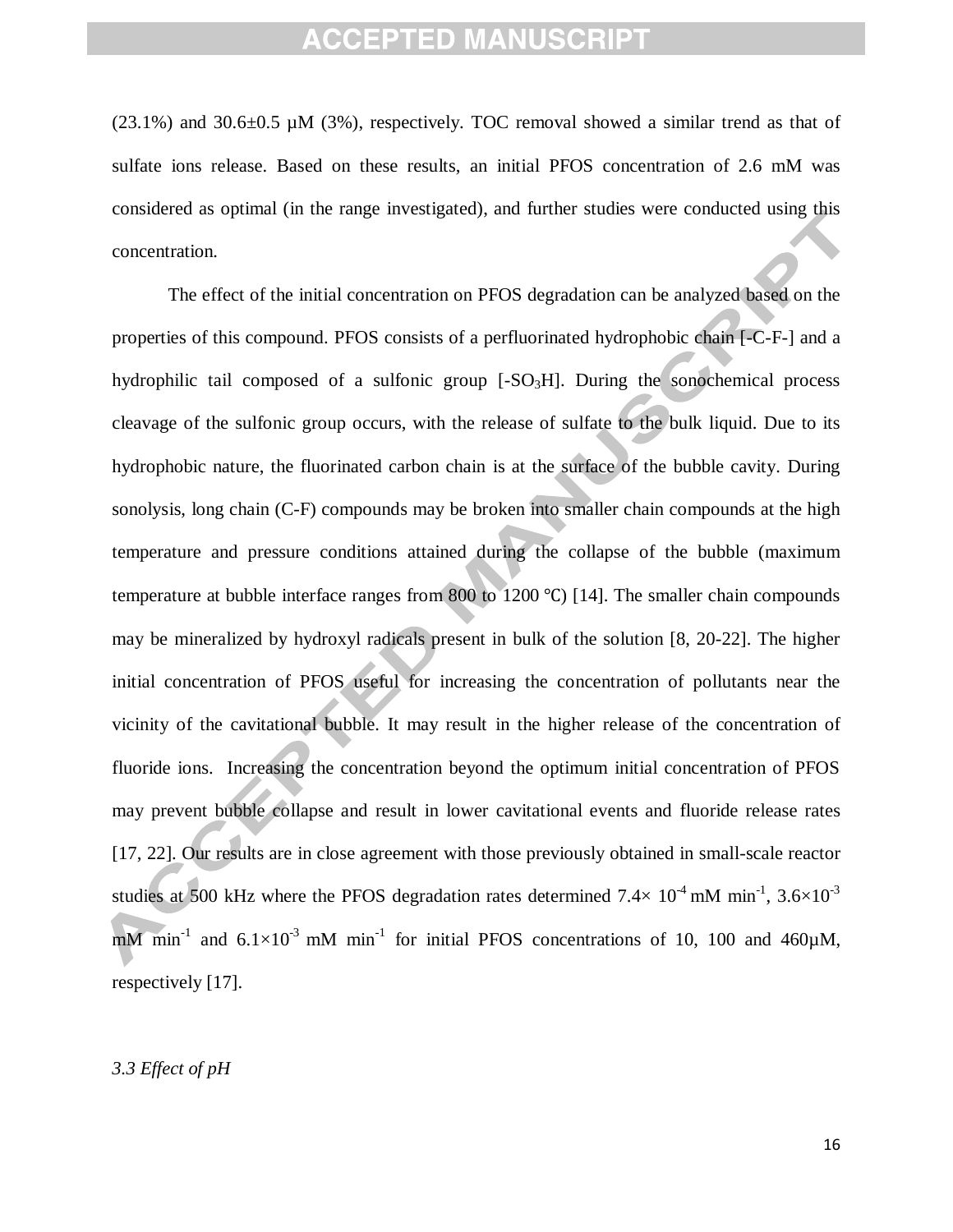The pH of the solution has a significant effect on the sonochemical degradation of organic compounds [23-24]. The benefits of lower pH are a reduction of a) recombination of OH radicals, b) scavenging effect in the presence of carbonate and sulfates, and c) OH deprotonation [25]. In acidic conditions, the oxidation potential of hydroxyl ('OH) radicals is higher ( $E^0 =$ 2.78V) compared to neutral and basic solutions ( $E \le 1.80$  V) [23], enhancing the radical yield.

The sonochemical degradation of PFOS (initial concentration= 2.6 mM) under dual sound frequency (1 MHz and 500 kHz) was investigated at solution pH of 3.0, 4.0, 6.5 and 8.5 and results for the concentration of fluoride and sulfate released are shown in Figures 4a and 4b, respectively. The results indicate that when the initial pH decreased from 8.5 to 4.0, the concentration of fluoride released after 240 min increased from 8.6±0.06 to 102.2±0.02 µM. With a further decrease in pH from 4.0 to 3.0, the concentration of fluoride released decreased to 69.2 $\pm$ 0.03 µM. A similar trend was observed for the concentration of sulfate released in the pH range of 3 to 8.5, with a concentration of sulfate released being highest at pH 4 (76.6 µM).



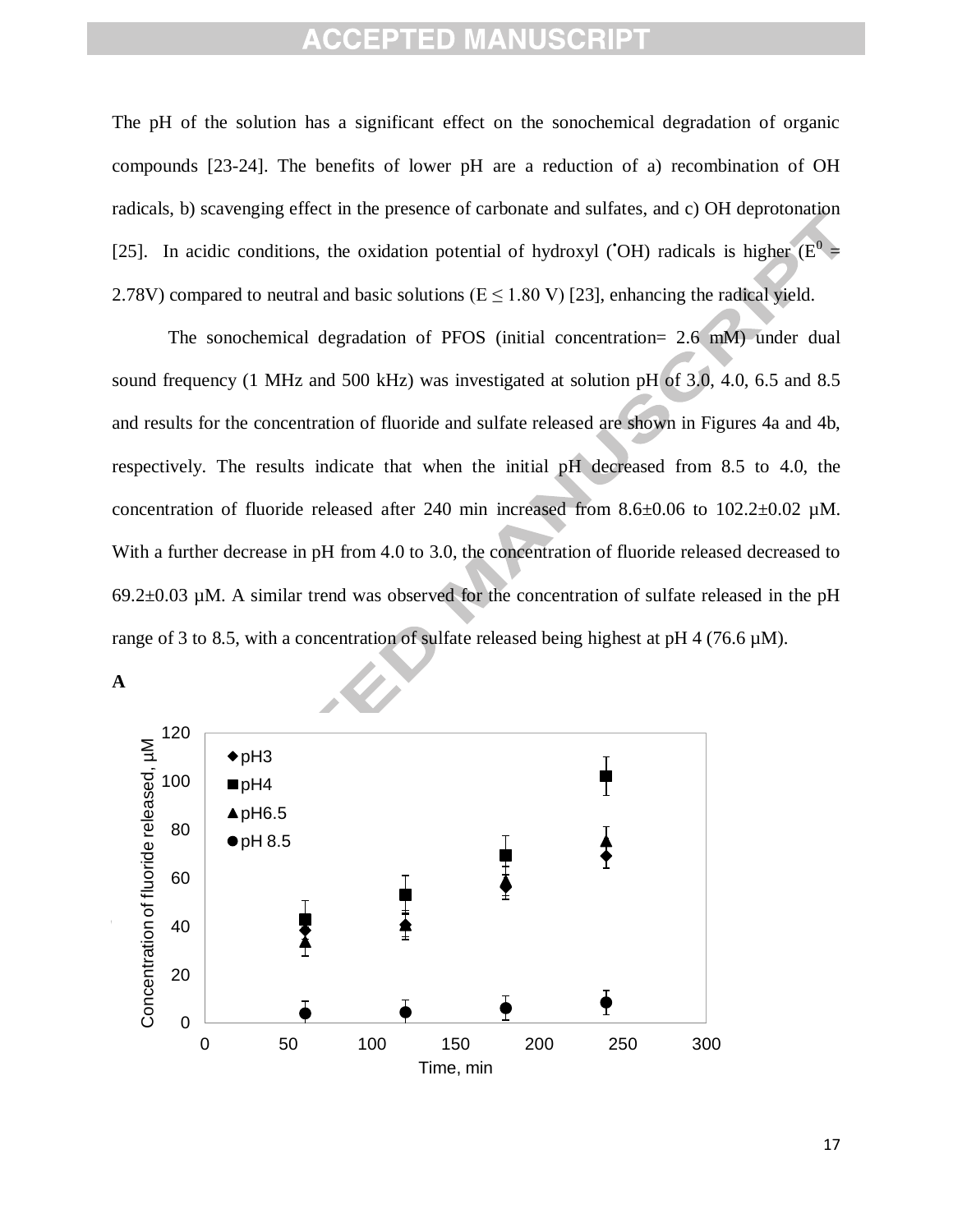**B**



**Figure 4**: Effect of pH on the sonochemical degradation of PFOS (initial PFOS concentration= 2.6 mM, dual frequency of 1 MHz + 500 kHz). **Panel a)** Concentration of fluoride ion released at different initial pH values: pH 3.0( $\blacklozenge$ ), rate of fluoride release:  $k = 2.37 \times 10^{-1} \mu M \text{ min}^{-1}$ ,  $R^2 =$ 0.997; pH 4.0 ( $\blacksquare$ ),  $k = 3.24 \times 10^{-1}$  µM min<sup>-1</sup>, R<sup>2</sup> = 0.986; pH 6.5 ( $\blacktriangle$ ),  $k = 2.38 \times 10^{-1}$  µM min<sup>-1</sup>, R<sup>2</sup> = 0.978; pH 8.5 ( $\bullet$ ),  $k = 2.55 \times 10^{-1}$  µM min<sup>-1</sup>, R<sup>2</sup> = 0.987. **Panel b**) Concentration of sulfate ion released at different initial pH values: pH 3.0 ( $\blacklozenge$ ), rate of sulfate release:  $k = 6.72 \times 10^{-2} \mu M \text{ min}^{-1}$ ,  $R^2 = 0.989$ ; pH 4.0 (\*),  $k = 1.94 \times 10^{-1}$   $\mu$ M min<sup>-1</sup>,  $R^2 = 0.991$ ; pH 6.5 ( $\blacktriangle$ ),  $k = 3.78 \times 10^{-1}$   $\mu$ M min<sup>-1</sup>, R  $^{2}$  = 0.995; pH 8.5 ( $\bullet$ ),  $k = 4.26 \times 10^{-2}$   $\mu$ M min<sup>-1</sup>, R<sup>2</sup> = 0.982.

After 240 min of sonolysis, the concentration of fluoride released was  $69.2\pm0.03$  µM (2.6%),  $102.2 \pm 0.02$  µM (3.3%),  $75.4 \pm 0.04$  µM (2.9%) and  $8.6 \pm 0.06$  µM (1.8%), and the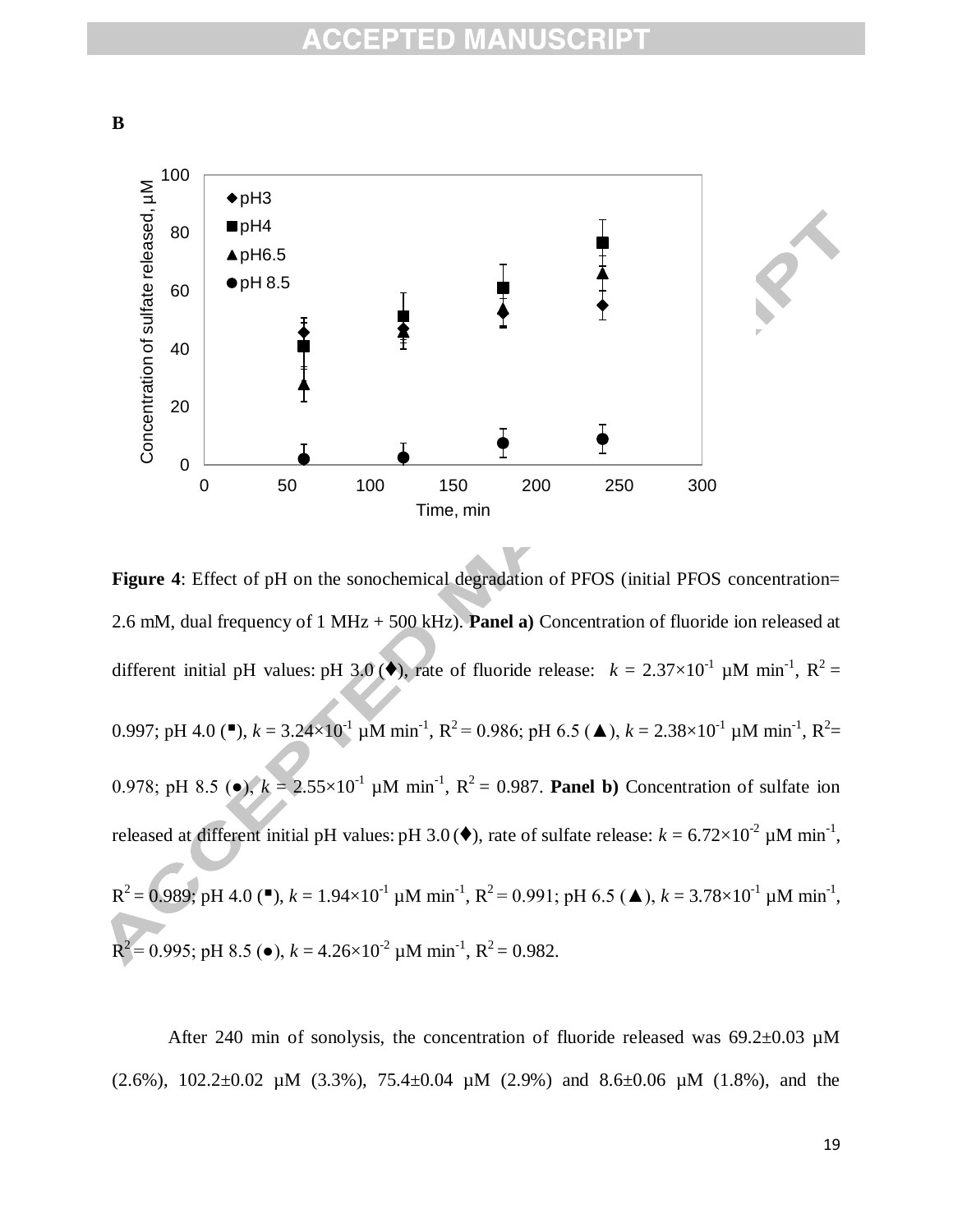concentration sulfate released was  $51.1\pm0.04$  µM (10.6%), 76.6 $\pm0.01$  µM (14.7%), 66.2 $\pm0.03$  $\mu$ M (12.7%) and 8.9 $\pm$ 0.02 $\mu$ M (4.5%) for pH 3.0, pH 4.0, pH 6.5 and pH 8.5, respectively. The effect of pH was analyzed based on mineralization of PFOS and in terms of TOC removal. TOC removal after 240 min was 92.8±0.08 µM (21.1%), 105.3±0.07 µM (23.1%), 83.9±0.04 µM (19.5%) and  $35.4\pm0.03 \mu M$  (8.1%) for pH 3.0, 4.0, 6.5 and 8.5, respectively. TOC removal rate for pH 4.0 was observed to be higher compared to that at pH 3, pH 6.5 and 8.5. Based on these results, pH 4.0 was considered as optimum pH and used for further investigations.

PFOS is considered as a strong acid with pKa -3.7 [26]. The pKa value of PFOS is very low, and therefore the compound quickly protonates under acidic conditions. Physical properties of PFOS such as higher hydrophobicity, protonation at lower pH and lower surface tension in aqueous solution make it preferentially adsorb (C-F) to the liquid/bubble interface. At lower pH, the charge of the bubble-water interface becomes more positive, which reduces bubble coalescence (increases the concentration of more bubble collapse) and attracts more oppositely charged hydrophobic compounds onto the bubble surface and enhances the rate of degradation in acidic conditions [27]. Therefore, a lower solution pH is better for higher degradation of PFOS.

Previous literature findings obtained in small-scale sonochemical reactors strongly support our large-scale reactor results. Sonochemical defluorination of ammonium perfluorooctanoate (PFOA) at 20 kHz (200 W, initial concentration: 46 µM, temperature: 25°C time: 120 min) was faster at pH 6 compared to pH 7 and pH 10 [21]. Sonochemical degradation of PFOA (initial concentration: 0.12 mM, temperature: 25°C, frequency: 354 kHz, time: 120 min) showed that complete defluorination occurred in 90 min at pH 4.3 compared to 120 min at pH 7.3 and pH 11.1 [25]. The sonication-assisted decomposition efficiency of PFOA (40 kHz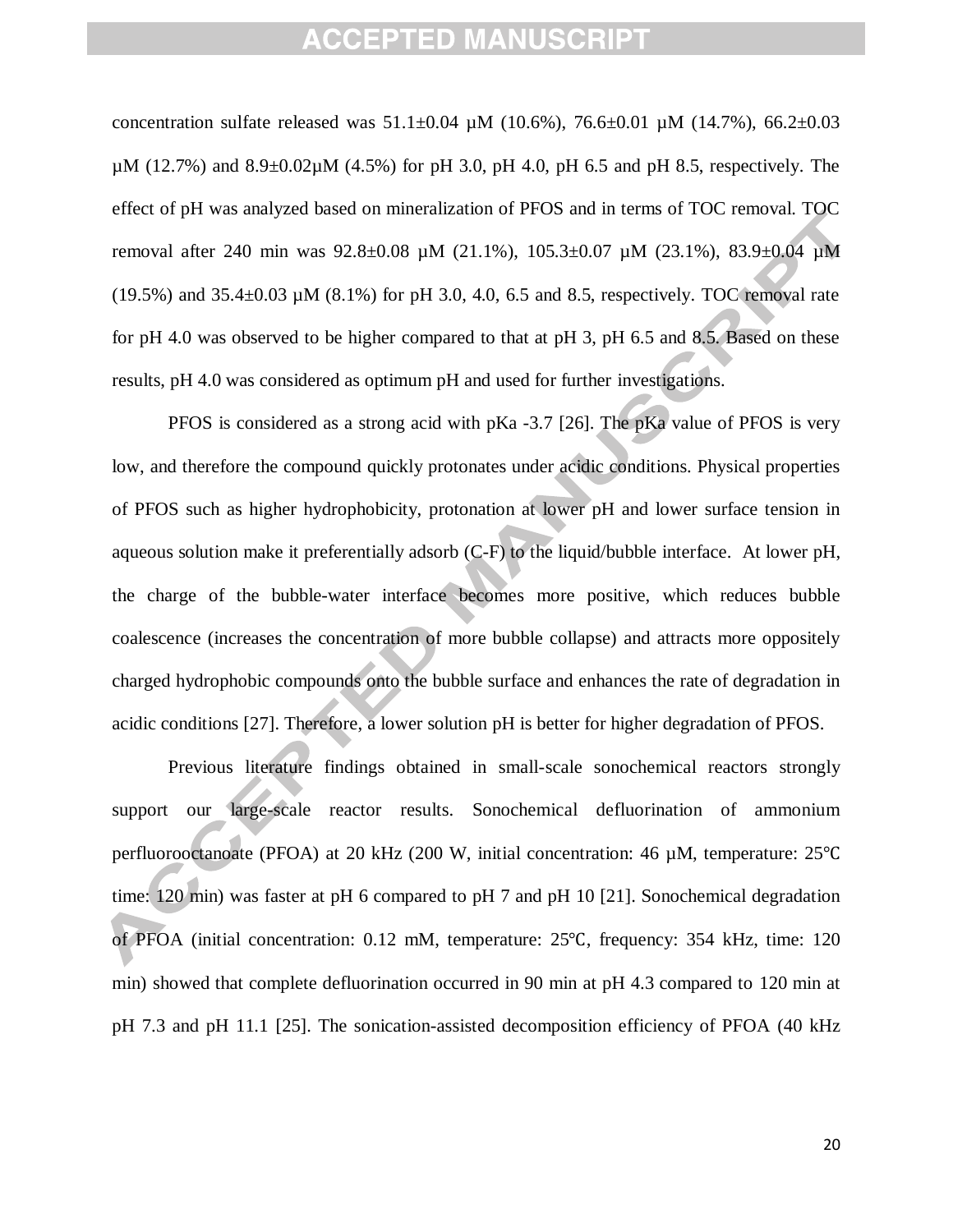and power of 150 kW, initial concentration: 170 µM) was 62.4% and 56.7% after 120 min for pH 3.9 and 10.1, respectively [27].

#### *3.4 Effect of addition of salts*

Most of the degradation of PFOS is likely to occur at the gas-bubble interface. The presence of sodium chloride and sodium bicarbonate in the solution may increase the sonochemical degradation of PFOS. Increasing ionic strength has been shown to enhance transport of hydrophobic pollutants from the bulk solution to the gas-bubble interface, thereby enhancing their degradation [28-30].

We have studied the effect of the addition of sodium chloride and sodium bicarbonate at 1% (w/w) concentration on the degradation of PFOS (initial concentration: 2.6 mM, pH 4.0, dual frequencies combination of  $500 \text{ kHz} + 1 \text{ MHz}$ . The results are shown in Figures 5a and 5b.



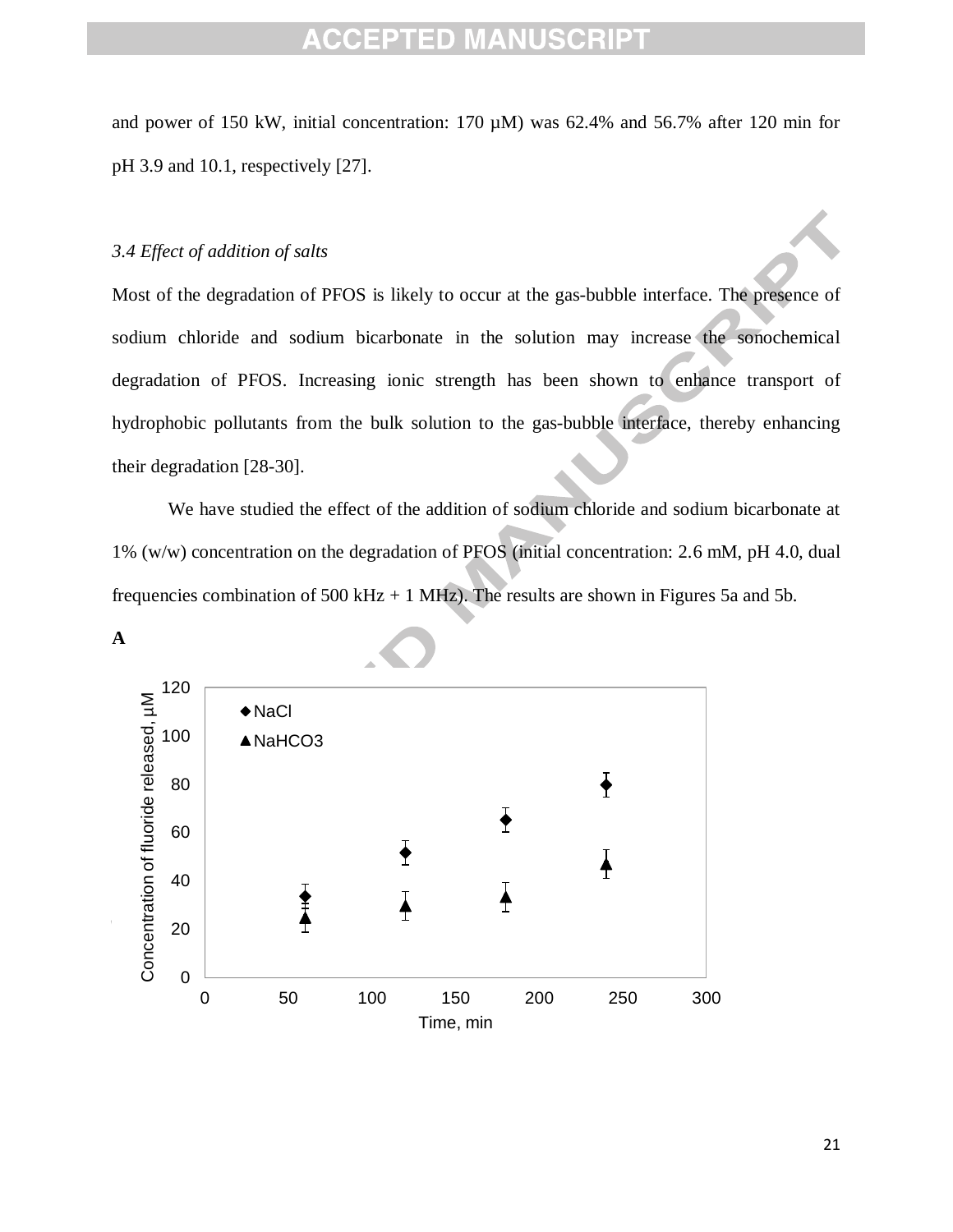

Figure 5: Effect of addition of salts on the degradation of PFOS (initial PFOS concentration= 2.6 mM, dual frequency of 1 MHz + 500 kHz). **Panel a)** Fluoride released when salt was added: Effect ( $\blacklozenge$ ) 1% NaCl, rate of fluoride release;  $k = 2.53 \times 10^{-1}$  µM min<sup>-1</sup>, R<sup>2</sup> = 0.996; ( $\blacktriangle$ ) 1% NaHCO<sub>3</sub>;  $k = 1.17 \times 10^{-1}$   $\mu$ M min<sup>-1</sup>, R<sup>2</sup> = 0.984. **Panel b**) Concentration of sulfate ion released when salt was added: Effect ( $\blacklozenge$ ) 1% NaCl, rate of sulfate release,  $k = 2.53 \times 10^{-1} \mu M \text{ min}^{-1}$ ,  $R^2 =$ 0.996; ( $\triangle$ ) 1% NaHCO<sub>3</sub>,  $k = 1.17 \times 10^{-1}$  µM min<sup>-1</sup>, R<sup>2</sup> = 0.984.

The concentration of fluoride released after 240 min of sonolysis was  $79.7\pm0.4$   $\mu$ M in the presence of sodium chloride and  $46.9 \pm 0.5 \mu M$  (pH 4) in the presence of sodium bicarbonate. The concentration of sulfate released in the presence of sodium chloride and sodium bicarbonate was 295.8 $\pm$ 0.3 µM 89.3 $\pm$ 0.1 µM, respectively. TOC removed was 136.9 $\pm$ 0.5 µM in the presence of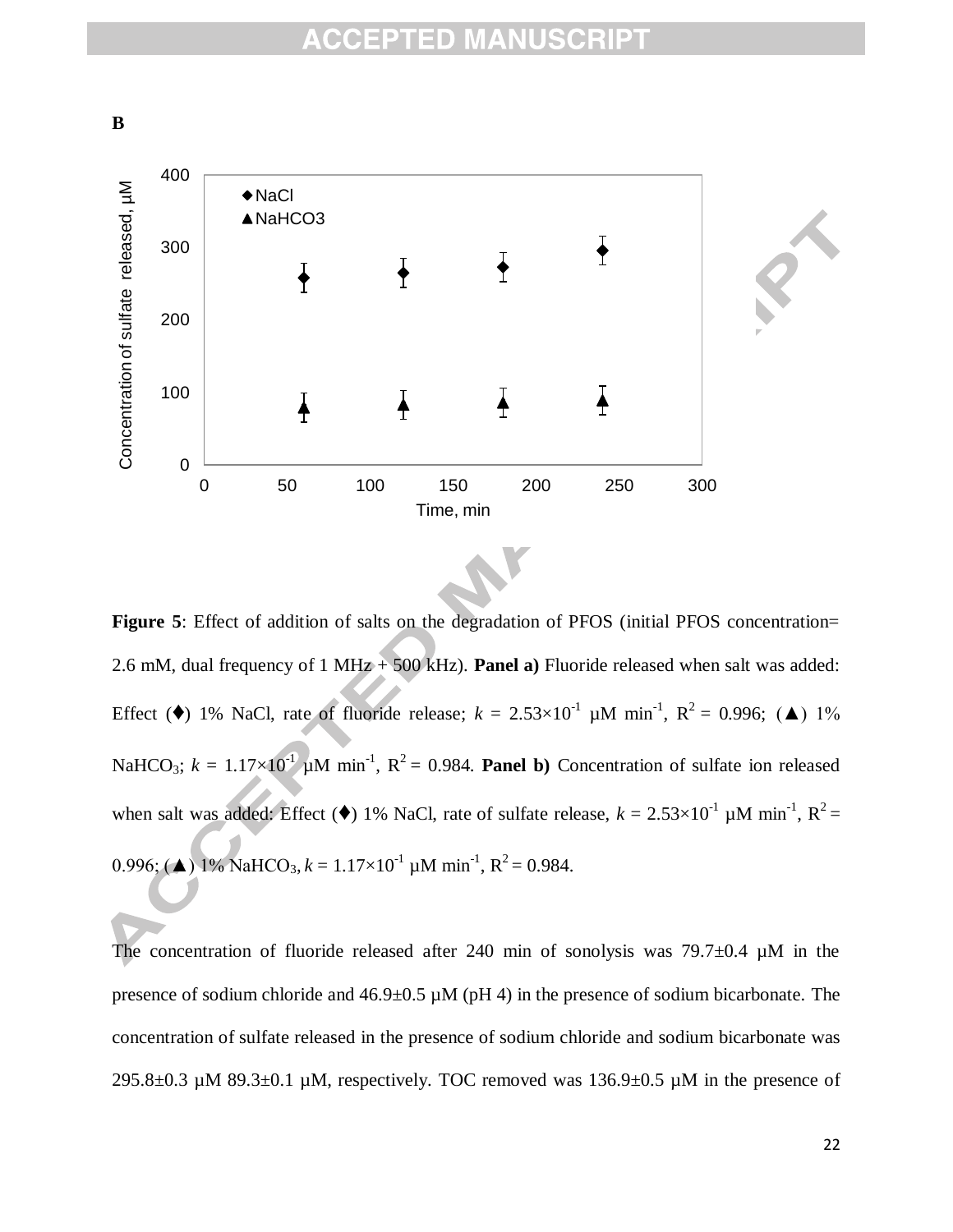NaCl and 167.8 $\pm$ 0.6 µM in the presence of NaHCO<sub>3</sub>. The results show that the concentration of fluoride and sulfate ions released was higher in the presence of sodium chloride. TOC removal rate was maximum for sodium bicarbonate-containing solutions. When these results are compared with sonolysis in the absence of salt, the concentration of fluoride ion released was reduced from  $102.2\pm0.2$  to  $79.7\pm0.4$  µM (NaCl), the concentration of sulfate ion released increased from  $76.6\pm0.1$ and  $295.8\pm0.3$  µM (NaCl), and TOC removal increased from  $83.9\pm0.4$ to  $167.8\pm0.6$  (NaHCO<sub>3</sub>). It appears that sodium chloride was useful to promote the release of sulfate ions while the addition of sodium bicarbonate enhanced TOC removal. The addition of any of these salts had a hindering effect on the release of fluoride ions [28].

The addition of salts can increase the hydrophobicity, surface tension and ionic strength of the aqueous phase and decrease the vapor pressure which, may cause the bubbles to collapse more violently resulting in concentration of hydroxyl ions and these ions may be useful for removal of TOC [28-29]. The following chemical reactions are expected to occur in the presence of sodium bicarbonate (reactions 1 to 6):

| NaHCO <sub>3</sub>                           |                                |                                     | $Na+ + HCO3$ | (1) |
|----------------------------------------------|--------------------------------|-------------------------------------|--------------|-----|
| HCO <sub>3</sub>                             | $H^+$ +                        |                                     | $CO3-2$      | (2) |
| $HCO3 + OH$                                  | $H^+$ + $CO_3^-$               |                                     |              | (3) |
| $\overline{CO_3}^{2-} + \text{^{\bullet}OH}$ |                                | $CO_3$ + OH                         |              | (4) |
| $2CO_3$ + H <sub>2</sub> O $\longrightarrow$ | $2CO_2$ + HO <sub>2</sub> + OH |                                     |              | (5) |
| $OOH$ + $^{\bullet}$ OH                      |                                | $\overline{OOH}$ + $\overline{OOH}$ |              | (6) |

Equations 3, 4 and 6 shows that addition of sodium bicarbonate has a scavenging effect on hydroxyl ion formation during cavity collapse and also forms carbon dioxide, which may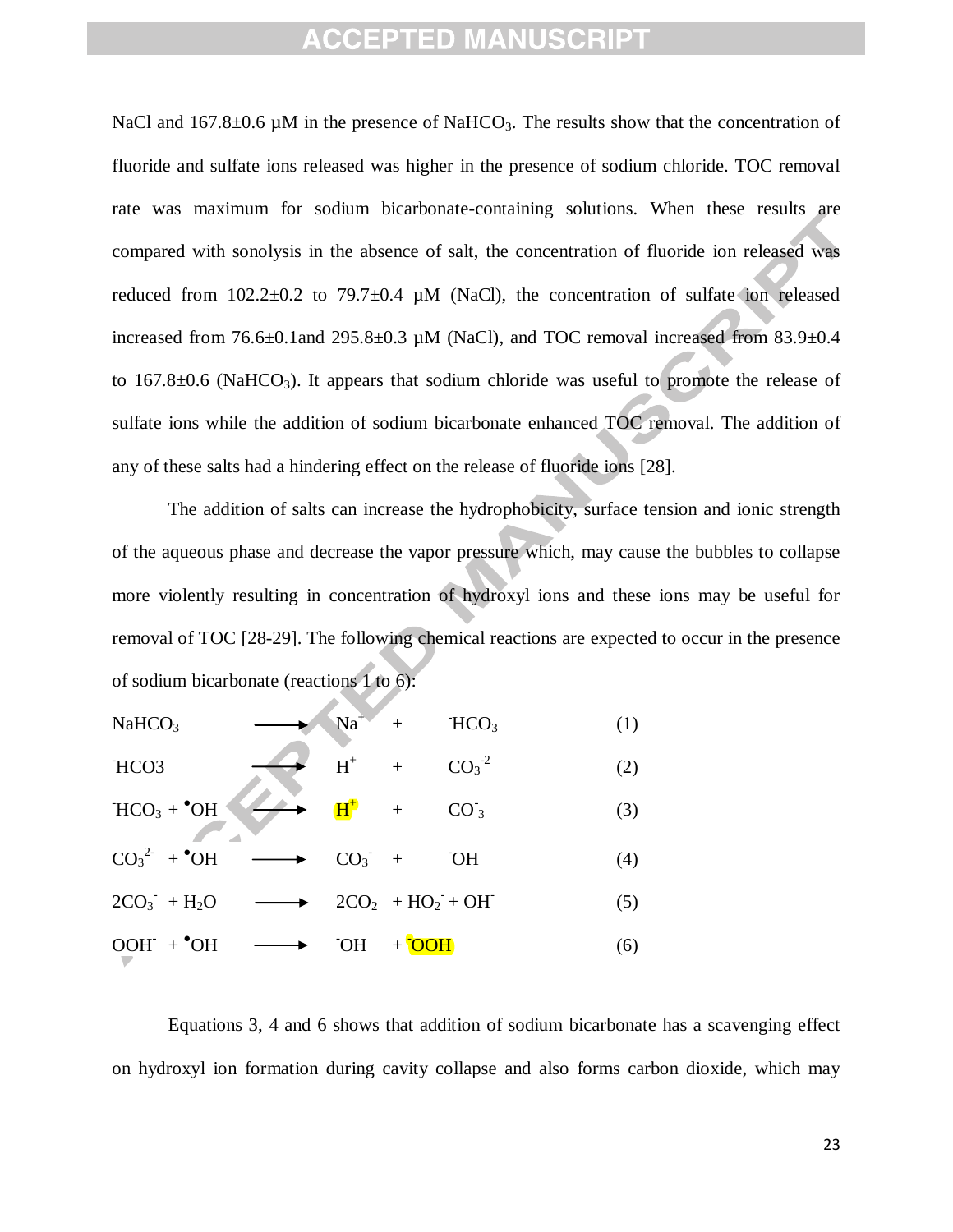dampen cavitational effects leading to a decrease in the concentration of fluoride ions released [28-29].

#### *3.5 Effect of frequency*

Cavitational activity in the sonochemical reactor is highly dependent on the frequency of operation. The higher frequency (megasonic) operation is recommended for treatment of wastewater treatment and chemical synthesis. Selection of frequency depends on the nature and volume of pollutants. Megasonic operations are suitable for large-scale operations due to stable and uniform cavitational activity formed at megasonic compared to lower frequencies [14]. Cavitational activity can be further enhanced using a combination of frequencies [31] which can improve the overall cavitational activity with higher efficiencies for the treatment of wastewater and chemical processing. The production of cavitational bubble volume fractions is more for dual frequency compared single frequency operations [32-33].



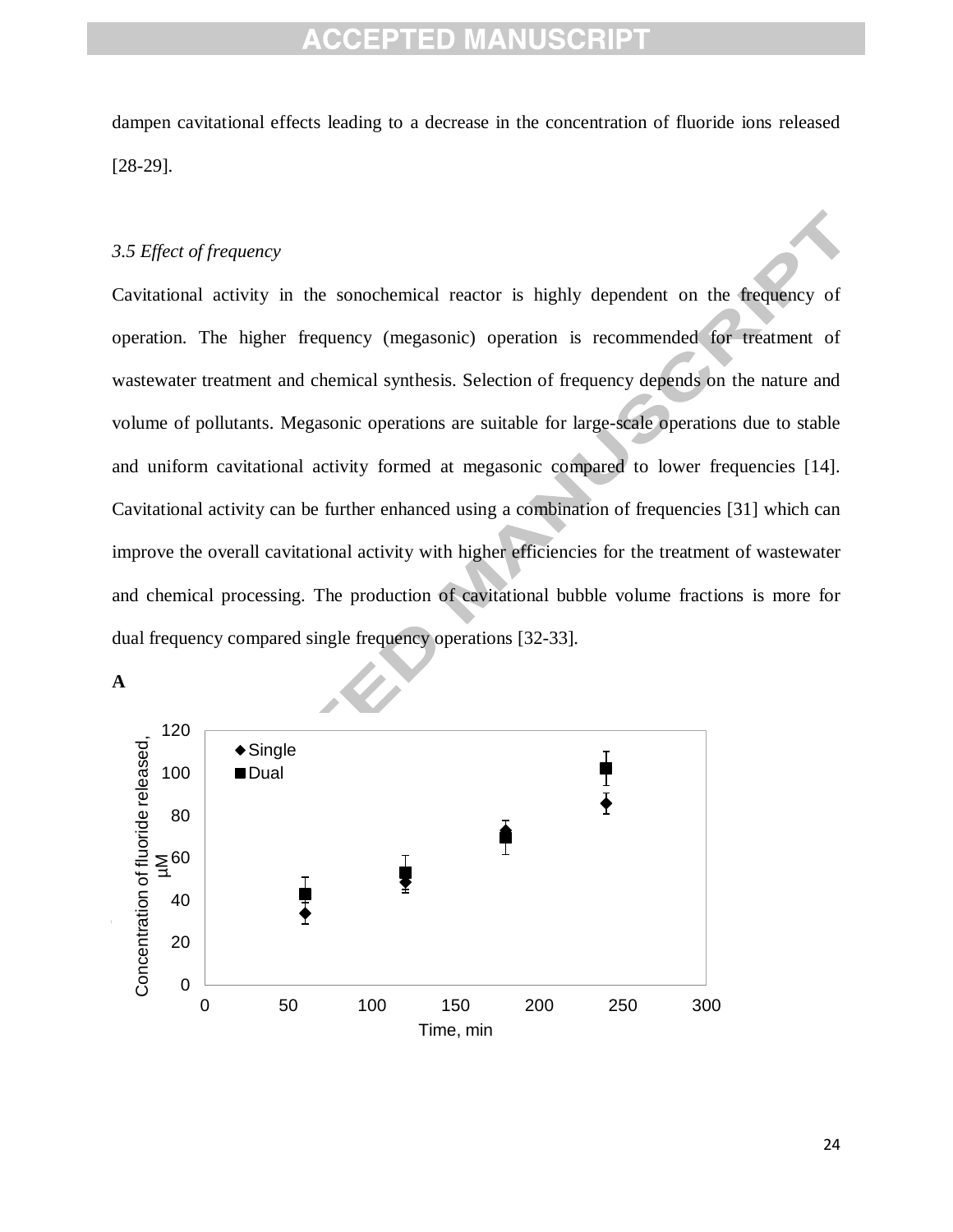

**Figure 6:** Effect of acoustic frequency on degradation of PFOS (initial concentration of PFOS: 2.6 mM, pH of initial solution: 4.0). **Panel a)** Concentration of fluoride ion released using: single frequency of 1MHz ( $\blacklozenge$ ): rate of fluoride release:  $k = 3.00 \times 10^{-1} \mu M \text{ min}^{-1}$ ,  $R^2 = 0.986$ ; and dual frequency of 1 MHz and 500 kHz ("),  $k = 3.24 \times 10^{-1}$   $\mu$ M min<sup>-1</sup>,  $R^2 = 0.986$ . **Panel b**) Concentration of sulfate ion released; using: single frequency  $(\blacklozenge)$ , rate of sulfate release:  $k =$ 1.94×10<sup>-1</sup> μM min<sup>-1</sup>,  $\mathbb{R}^2$  = 0.986; and dual frequency (■), *k* = 1.94×10<sup>-1</sup> μM min<sup>-1</sup>,  $\mathbb{R}^2$  = 0.991.

The effect of a single  $(1 \text{ MHz})$  and dual frequency  $(1 \text{ MHz} + 500 \text{ kHz})$  on PFOS degradation (initial concentration: 2.3 mM, initial pH 4.0) was studied. The reactor is equipped with nine transducers operating at 1 MHz (1100 W power) and three transducers with operating frequency of 500 kHz (700 W). Total power for single frequency operation (1 MHz) was 9900 W, and 1200 W dual frequency operation (500 kHz and 1 MHz). The location of transducers and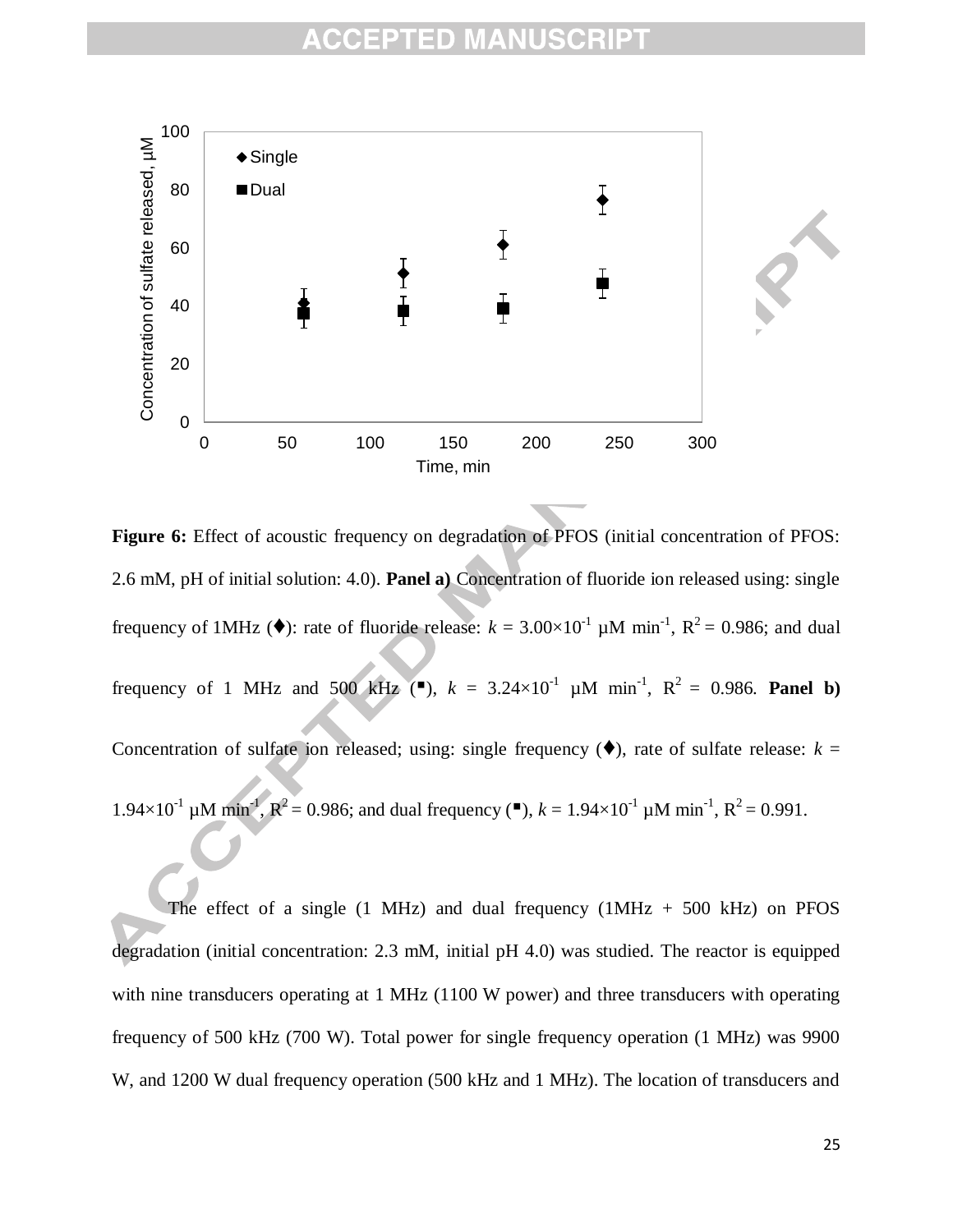other details of the reactor are shown in Figure 1. Results of a single frequency (1 MHz) and dual frequency operation (1 MHz and 500 kHz) shown in Figures 6a and 6b, respectively, indicated that dual frequency operation is useful in increasing the release of fluoride ions while single frequency operation is useful to enhance sulfate release. After 240 min, the concentration of fluoride released was  $85.7\pm0.3$  µM and  $102.2\pm0.2$  µM, sulfate released  $76.8\pm0.1$  and  $76.6\pm0.1$  $\mu$ M, and TOC removal was 25.2 $\pm$ 0.2 and 83.9 $\pm$ 0.4  $\mu$ M, for single and dual frequency operations, respectively.

The effect of frequency was further analyzed based on the cavitational yield (concentration of ions released/TOC removed per KJ of energy utilized). Cavitational yield for fluoride released was  $5.9\pm0.2$  nM/KJ and  $6.0\pm0.5$  nM/KJ, for sulfate released was  $4.4\pm0.3$ nM/KJ and 5.4±0.3nM/KJ, and for TOC removal was 4.9±0.4 and 1.8±0.7 nM/KJ for dual and single frequency operations, respectively. The cavitational yield results obtained indicate that dual frequency does not show any significant effect on the concentration of released of fluoride and sulfate, but it shows a beneficial for removal TOC.

Based on results of fluoride and sulfate released and cavitational yield, it is clear that dual frequencies operations do not indicate any synergic effect for enhancing the rate of liberation of ions. The increase in the concentration of fluoride ions released was likely due to the increase of power intensity to the system from 9900 W to 12000 W for 1MHz and dual-frequency operations, respectively. In dual-frequency operations, bubble coalescence (driven by Bjerknes forces) reduces the number of bubbles in the system [14]. Another drawback of dual frequency operation is the wave's cancellation effect from different frequencies, which may reduce the cavitational activity [31-34].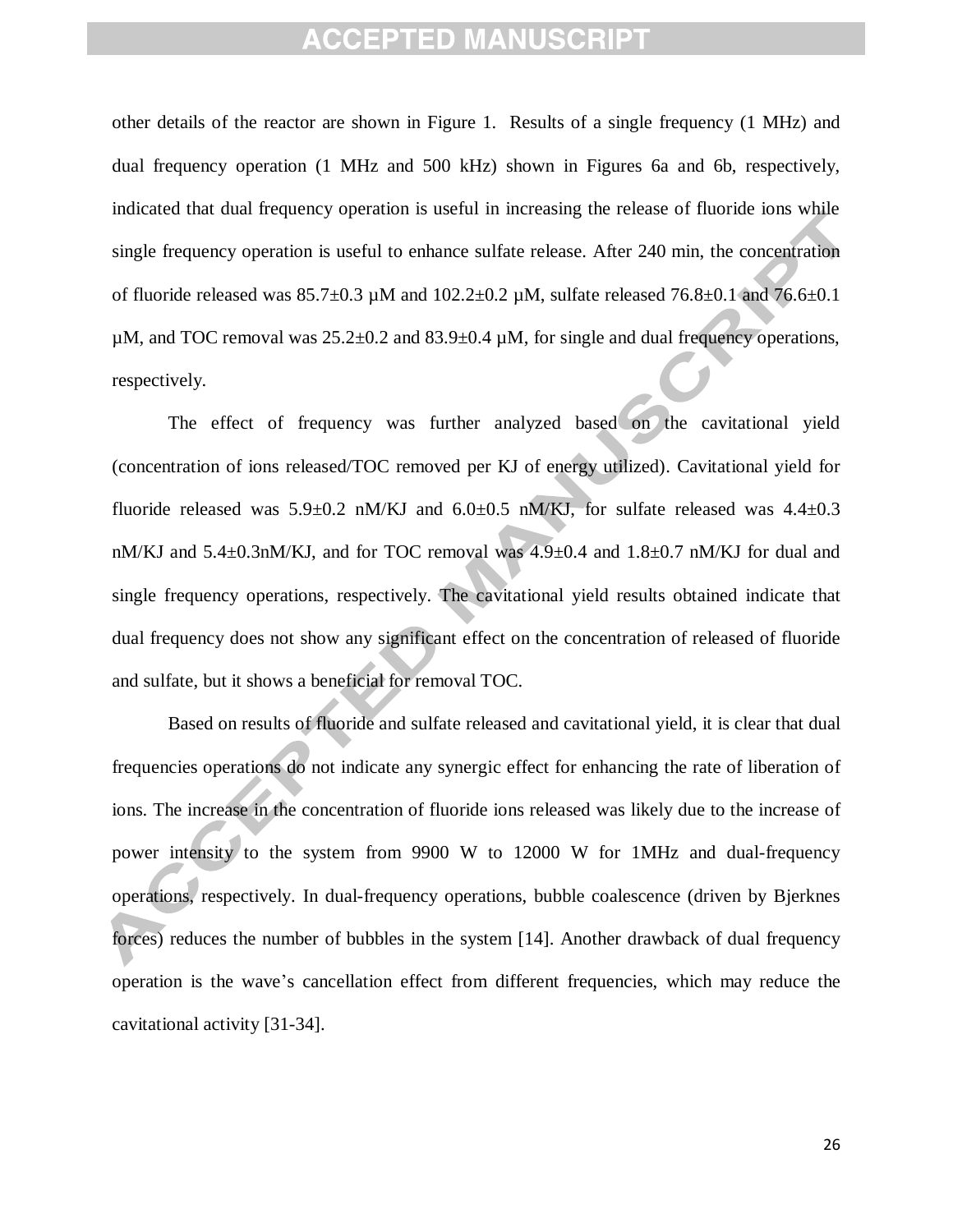Study of the acoustic degradation of PFOS using 610 kHz, 202 kHz and 20 kHz frequencies and the combination of 20+610 kHz and 20+202 kHz showed that an enhancement in PFOS degradation observed when using dual frequency operation, with maximum degradation at a dual frequency of 20+202 kHz. [4].

Scalability is one of the foremost challenges associated with sonochemical technology. It may be due to the maximum concentration of cavitational activity near the transducer surface. There are no previous studies considering treatment of PFOS using large-scale sonochemical reactor. Work on the large-scale sonochemical reactors is mainly restricted to mapping cavitational activity in the reactor based on iodine release measurements, and operating capacity is not more than 40-50 L [14-15, 35-37]. The present work confirms that megasonic sonochemical treatment in a large-scale reactor is useful for degradation of PFOS.

#### **4. Conclusions**

This study demonstrated the effectiveness of sonochemical technology using a large-scale reactor system for the treatment of highly persistent PFOS. The challenge associated with the design of the sonochemical reactor is the uniform distribution of cavitational activity in the reactor. The sonochemical reactor efficiency for degradation of PFOS was monitored in terms of fluoride and sulfate release and TOC removal. Fluoride and sulfate release efficiency increased with increasing initial PFOS concentration from 0.32 mM to 2.6 mM and decrease in pH from 8.5 to 4.0. The addition of salt had an adverse effect on fluoride release. Single frequency operation was found to be more efficient compared to dual frequency operation. Overall, a multitransducers sonochemical reactor of 91 L capacity was found to be effective for the treatment of environmentally recalcitrant compounds.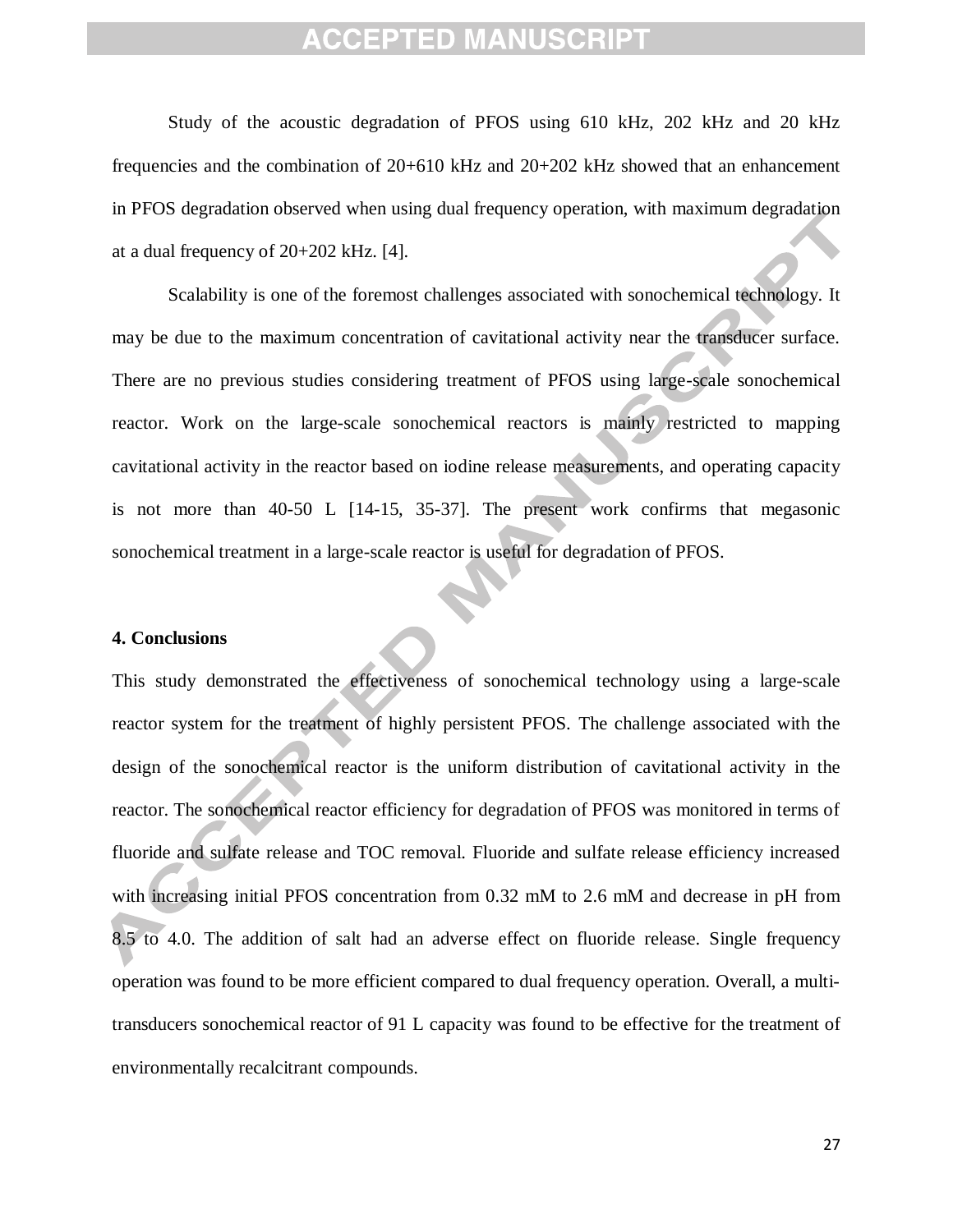#### **Acknowledgements**

Authors are grateful to Air Force Civil Engineering Center, under the project number FA8903- 13-C-0011 for the providing financial support to this project.

#### **References**

- [1] J. W. Martin, B. J. Asher, S. Beesoon, J. P. Benskin, M. S. Ross, J. Environ. Monitor. 12(2010)1979-2004.
- [2] T. F. Yusaf, D. R. Buttsworth, Ultrason. Sonochem. 14 (2007) 266-274.
- [3] K. J. Hansen, H. Johnson, J. Eldridge, J. Butenhoff, L. Dick, Environ. Sci. Technol. 36 (2002) 1681-1685.
- [4] T. Campbell, M. R. Hoffmann, Sep. Purif. Technol. 156 (2015) 1019-1027.
- [5] M. Mallavarapu, R. Naidu, Environ. Monit. Assess. 187(2015) 1-8.
- [6] C. D. Vecitis, H. Park, J. Cheng, B. T. Mader, M. R. Hoffmann, J. Phys. Chem. C, 112 (2008)16850-16857.
- [7] J. Cheng, S. Lv, S. Nie, J. Liu, S. Tong, N. Kang, Aquat. Toxicol., 176 (2016) 45-52.
- [8] C. D. Vecitis, H. Park, J. Cheng, B. T. Mader, M. R. Hoffmann, Front. Environ. Sci. Eng. China, 3(2009) 129-151.
- [9] H. Moriwaki, Y. Takagi, M. Tanaka, K. Tsuruho, K. Okitsu, Y. Maeda, Environ. Sci. Technol. 39(2005) 3388-3392.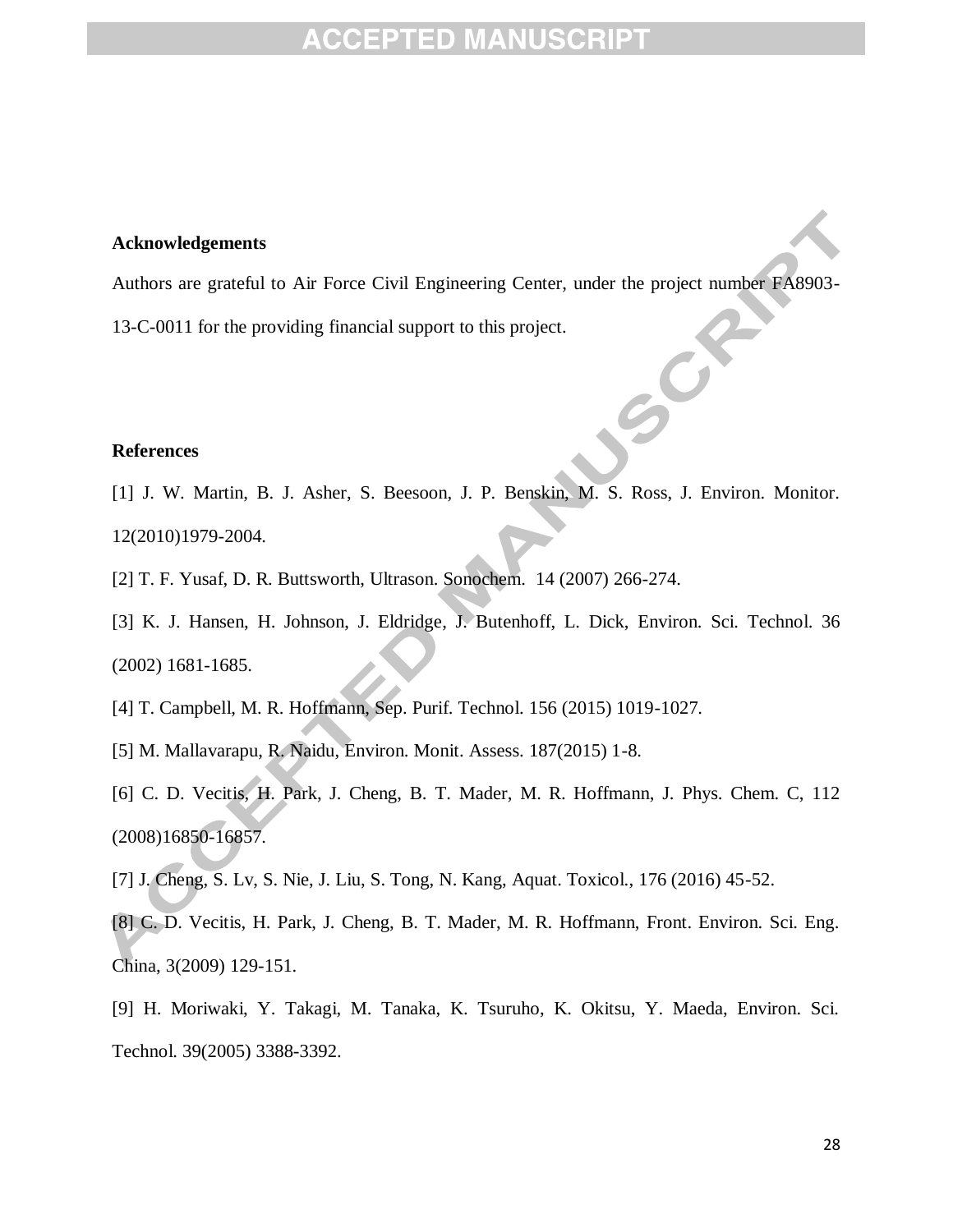- [10] D. Brooke, A. Footitt, T. Anwaogu, Environmental risk evaluation report: perfluorooctanesulphonate (PFOS), U.S. Environment Agency's Science Group, 2014, 1-96.
- [11] V. A. A. Espana, M. Mallavarapu, R. Naidu, Environ. Technol. Innov. 4(2015) 168-181.
- [12] L. A. P. Thi, H. T. Do, S. L. Lo, Ultrason. Sonochem. 21(2014) 1875-1880.
- [13] O. S. Arvaniti, A. S. Stasinakis, Sci. Total Environ., 524-525 (2015) 81-92.
- [14] P. R. Gogate, V. S. Sutkar, A. B. Pandit, Chem. Eng. J. 166(2011) 1066-1082.
- [15] T. J. Mason, Ultrason. Sonochem. 7(2000) 145-149.
- [16] M. Keswani, S. Raghavan, P. Deymier, Microelectron. Eng. 102(2013) 91-97.
- [17] L. R. Freire, R. Balachandran, R. S. Alvarez, M. Keswani, J. Hazard. Mater. 300(2015) 662- 669.
- [18] A. S. Mhetre, P. R. Gogate, Chem. Eng. J. 258(2014) 69-76.
- [19] F. Parvizian, M. Rahimi, M. Faryadi, Chem. Eng. Process 50 (2011) 732-740.
- [20] H. Moriwaki, Y. Takagi, M. Tanaka, K. Tsuruho, K. Okitsu, Y. Maeda, Environ. Sci. Technol. 39 (2005) 3388-3392.
- [21] F. Hao, W. Guo, A. Wang, Y. Leng, H. Li, Ultrason. Sonochem. 21(2014) 554-558.
- [22] C. D. Vecitis, H. Park, J. Cheng, B. T. Mader, M. R. Hoffmann, Surfactants, J. Phys. Chem. A, 112 (2008) 4261-4270.
- [23] Z. Wei, R. Spinney, R. Ke, Z. Yang, R. Xiao, Environ. Chem. Lett. 14(2016) 163-182.
- [24] Y. C. Lee, M. J. Chen, C. P. Huang, J. Kuo, S. L. Lo, Ultrason. Sonochem. 31(2016) 499- 505.
- [25] J. C. Lin, S. L. Lo, C. Yao Hu, Yu-Chi Lee, Jeff Kuo, Ultrason. Sonochem. 22(2015) 542- 547.